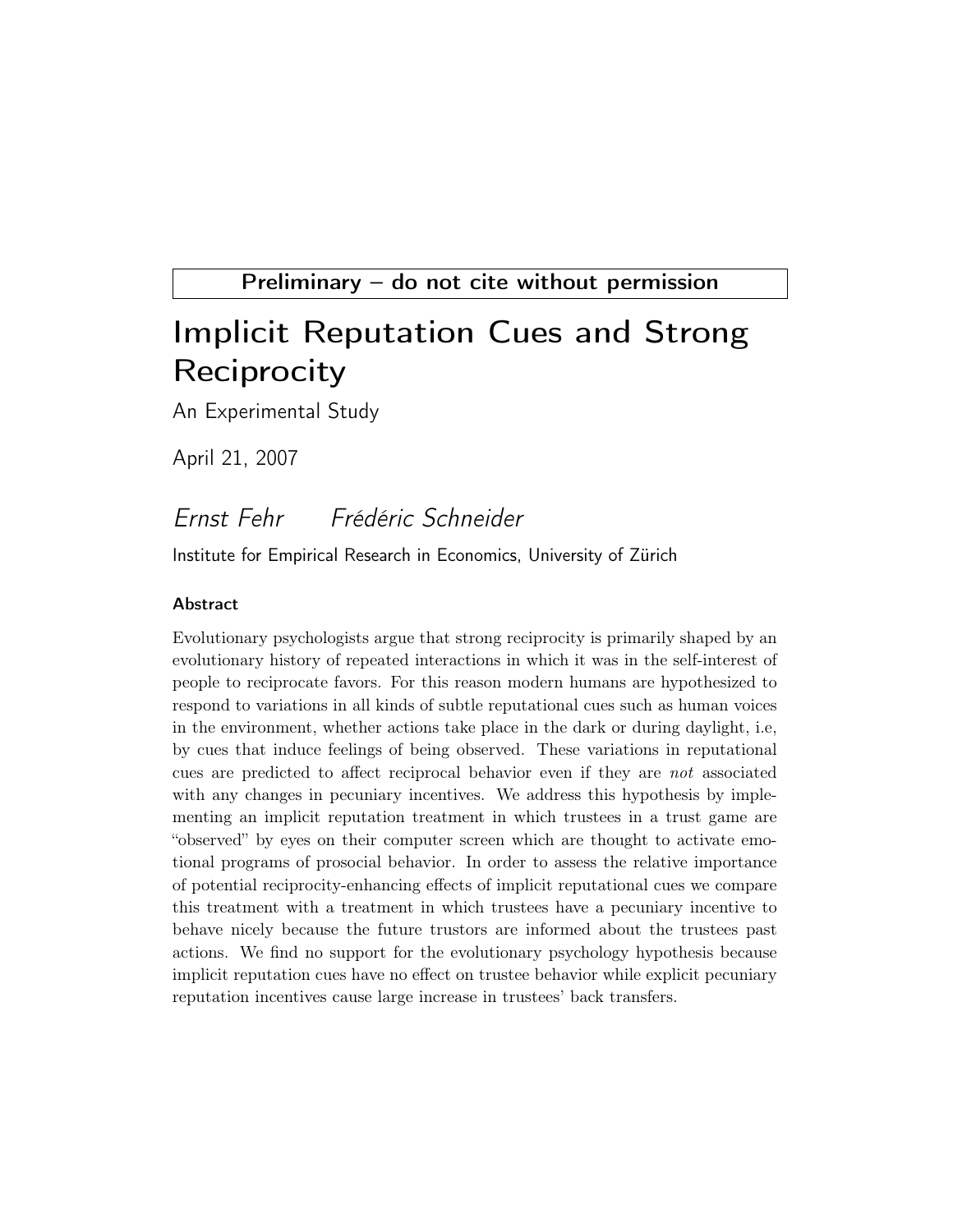## **Contents**

|     | 2                                                                                          |
|-----|--------------------------------------------------------------------------------------------|
| 2   | -6                                                                                         |
| 2.1 | 6<br>Experimental procedure                                                                |
| 2.2 | $\overline{7}$                                                                             |
| 2.3 | -8                                                                                         |
| 2.4 | 9<br>Questionnaire $\ldots \ldots \ldots \ldots \ldots \ldots \ldots \ldots \ldots \ldots$ |
|     |                                                                                            |
| 3.1 | 11                                                                                         |
| 3.2 |                                                                                            |
| 3.3 |                                                                                            |
|     | 19                                                                                         |
|     | 23                                                                                         |
|     |                                                                                            |

# List of Figures

| 1 Extensive form of the trust game 7 |  |
|--------------------------------------|--|
|                                      |  |
|                                      |  |
|                                      |  |
|                                      |  |
|                                      |  |
|                                      |  |
|                                      |  |

# List of Tables

| 1 Payoff matrix of the trust game 8 |  |
|-------------------------------------|--|
|                                     |  |
|                                     |  |
|                                     |  |
|                                     |  |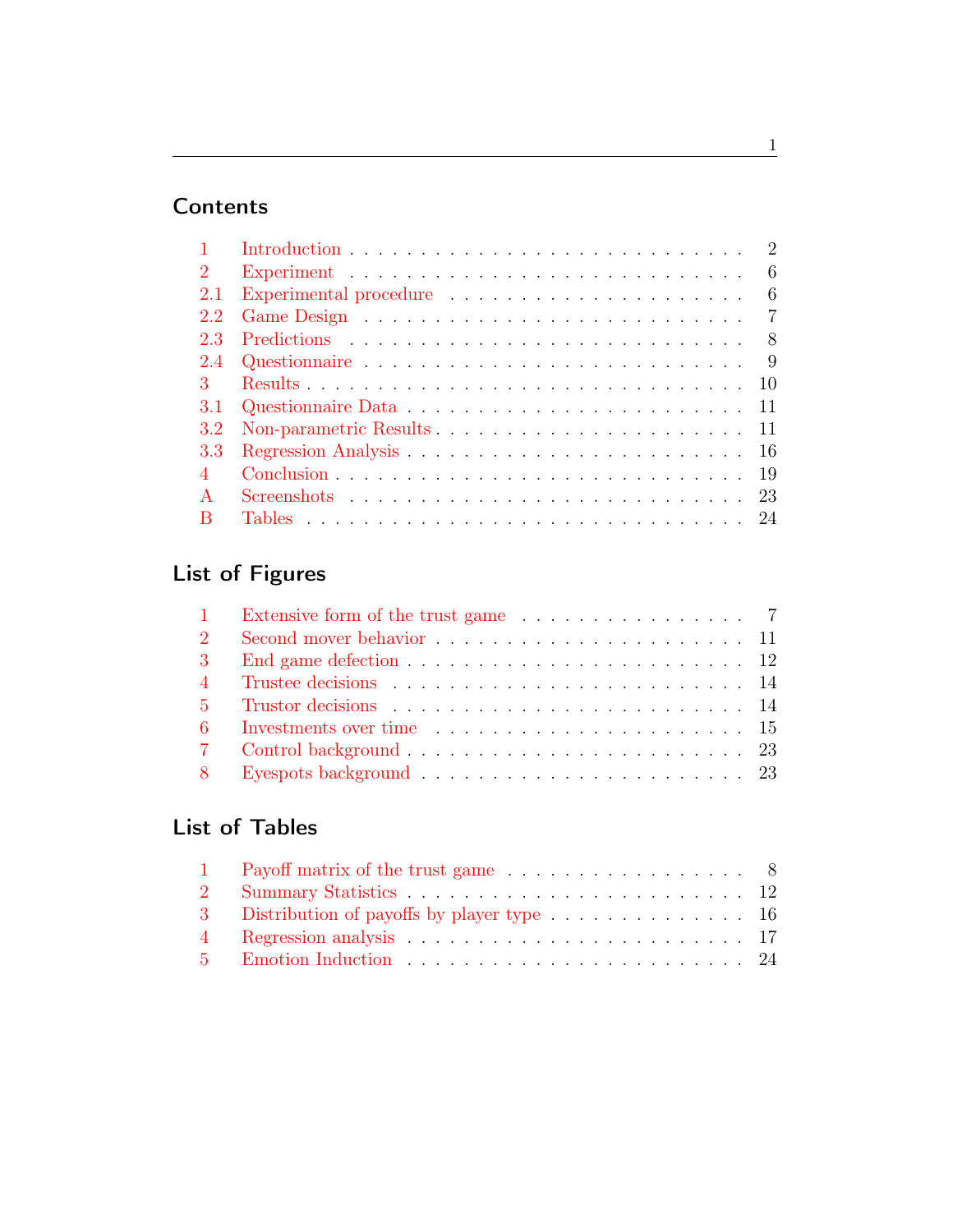### <span id="page-2-0"></span>1 Introduction

Standard economics has always assumed that the driving force behind human behavior is material payoff maximization. By now, it is a well established fact that this is not always true. Economic experiments in the laboratory and in the field show that humans deviate from purely selfish behavior in different ways, giving up monetary benefits to reward or punish others<sup>[1](#page-2-1)</sup>. This kind of social concerns cannot be explained by purely strategic cooperation, since humans display cooperativeness even in anonymous one-shot interactions in which cooperation (or punishment) does not entail any strategic advantage. Behavioral economics try to account for social concerns via modified pref-erence structures<sup>[2](#page-2-2)</sup>. Social preferences can explain the findings of pro-social behavior in non-strategic situations. In the case of reciprocal behavior, this is called *strong reciprocity*<sup>[3](#page-2-3)</sup>, in contrast to weak reciprocity. Weak reciprocity occurs in repeated game situations where mutual cooperation is in line with strategical self-interest.

Some evolutionary psychologists argue that social preferences are an epiphenomenon of strategical interest. While social preferences are a possible prox-imate explanatory mechanism for strong reciprocity, they propose<sup>[4](#page-2-4)</sup> that the ultimate mechanism that leads to strong reciprocity can be explained by means of kin selection, reciprocal altruism and indirect reciprocity. Humans do not reveal intrinsic social preferences which are evolutionarily plausible by themselves<sup>[5](#page-2-5)</sup>, but rather apply social heuristics that were fitness enhancing in the past, but are actually a fitness penalty in the modern context of one-shot interactions between strangers. Helping others was – on an evolutionary time scale – an optimal way of building a "positive image score", i. e., a good reputation, in order to get help in the future. This sort of strategic cooperation is called indirect reciprocity. Contrary to weak reciprocity, indirect reciprocity can also emerge in one-shot situations, provided that they are not anonymous, i. e., the deed is publicly observable, thus increasing the

<span id="page-2-1"></span><sup>&</sup>lt;sup>1</sup> see [Fehr and Fischbacher](#page-21-0) [\(2003\)](#page-21-0) and [Fehr and Gächter](#page-21-1) [\(2002a\)](#page-21-1), for an overview on experimental evidence: [Roth](#page-22-0) [\(1995\)](#page-22-0)

<span id="page-2-2"></span><sup>&</sup>lt;sup>2</sup> the most prominent are [Dufwenberg and Kirchsteiger](#page-20-0) [\(2004\)](#page-20-0), [Falk and Fischbacher](#page-21-2) [\(2006\)](#page-21-2), [Bolton and Ockenfels](#page-20-1) [\(2000\)](#page-20-1), [Fehr and Schmidt](#page-21-3) [\(1999\)](#page-21-3), [Charness and Rabin](#page-20-2) [\(2002\)](#page-20-2)

<span id="page-2-3"></span><sup>3</sup> The concept was first outlined by [Trivers](#page-22-1) [\(1971\)](#page-22-1); for a definition and experimental exploration, see [Fehr et al.](#page-21-4) [\(2003\)](#page-21-4)

<span id="page-2-5"></span><span id="page-2-4"></span> $4$  see [Heintz](#page-22-2) [\(2005\)](#page-22-2), [Johnson et al.](#page-22-3) [\(2003\)](#page-22-3) for the argument that follows

<sup>&</sup>lt;sup>5</sup> despite the existence of models that give an evolutional rationale for strong reciprocity on the basis of group selection, see [Gintis](#page-21-5) [\(2000\)](#page-21-5)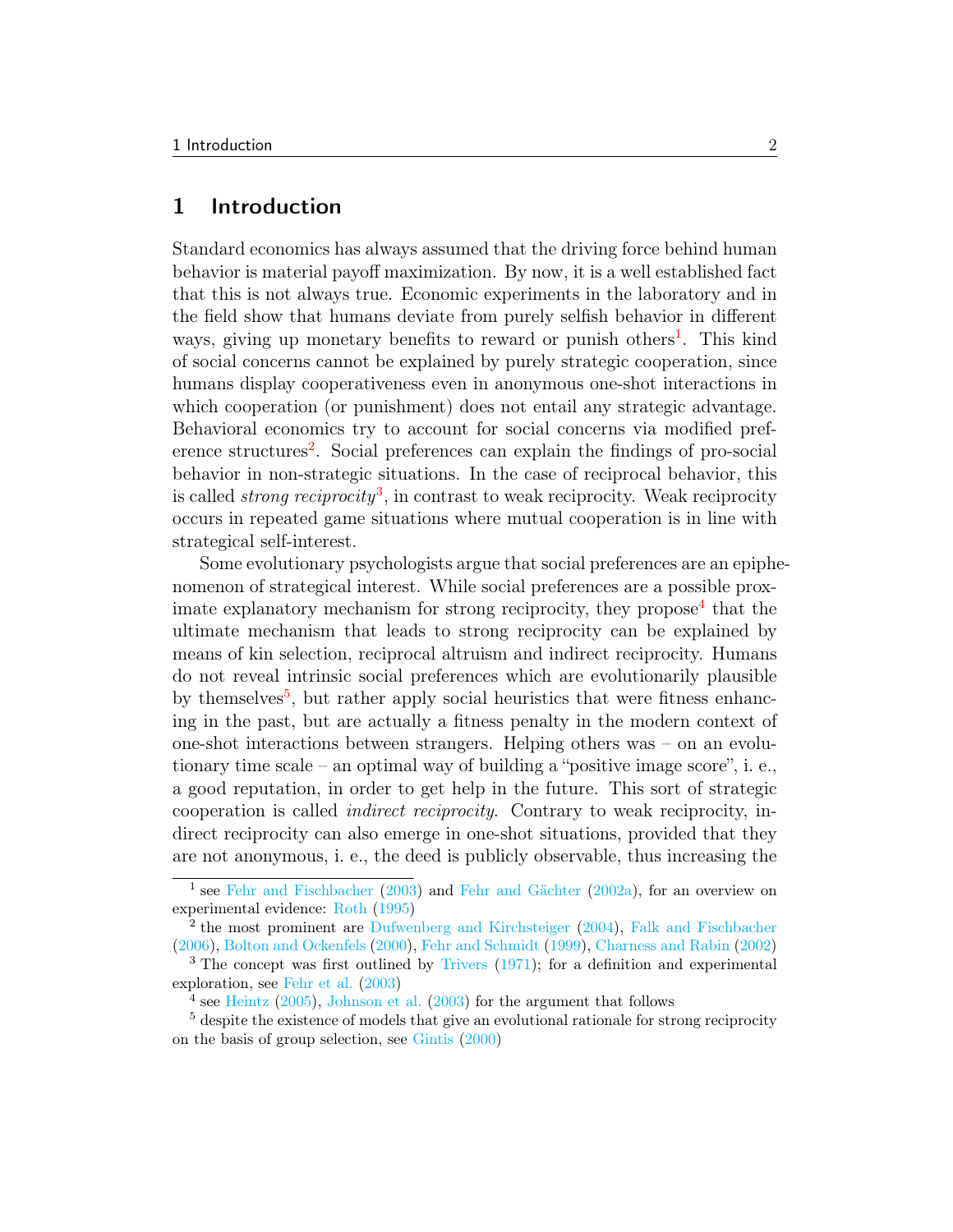standing in the eyes of others. This does not explain why a considerable fraction of people tend to be "nice" even in anonymous one-shot interactions. Therefore, proponents of indirect reciprocity assert that empirically observed strong reciprocity is actually misguided indirect reciprocity. Their rationale is the following: the different functions of the human mind have been shaped by evolution<sup>[6](#page-3-0)</sup>; evolutionary adaptation is a slow process that takes many generations to manifest; large human societies composed of genetically and socially loosely related individuals have emerged only recently on the evolutionary time scale; this means, human social behavior is well adapted to prehistoric tribal societies<sup>[7](#page-3-1)</sup>; social life, it is presumed, took place in small groups of kin individuals; any social activity was more likely to be observed than in modern days; furthermore, the reputational consequences were supposedly important, because the observer was a future interaction partner.

From this (speculative) scenario evolutionary psychologists conclude the following concerning strong reciprocity: In modern days, humans assess the a-priori probability of being watched as well as the arising reputational consequences exceedingly high. As a result, they tend to over-react to cues of being observed, such as bright daylight, or sounds of others being around. Strong reciprocity is in fact only a reaction of our prehistoric brain on cues that do not have any relevance in today's social life of one-shot interactions between strangers, but were of crucial importance in our tribal past. In the paper, we will refer to this rationale as the "Maladaption Theory"<sup>[8](#page-3-2)</sup>.

This raises the question how to disentangle the two alternative ultimate explanations for strong reciprocity – emergence of social preferences through group selection or maladapted self-interest through evolutionarily shaped social heuristics. It is necessary to find a critical point where both theories make distinct predictions on human behavior. The "implicit cues hypothesis" seems to be promising in this respect: while "intrinsic" social preference models do not only predict behavioral changes when reputational consequences are obvious, maladaption predicts an increase in pro-social behavior even in the presence of so called "subtle" or "implicit" cues, i. e. cues that do not enter the decision-making process via cognition but rather via an affective channel. It has been proposed that the pictorial representation of a face acts

<span id="page-3-1"></span><span id="page-3-0"></span><sup>6</sup> The so called "Modular Mind" Hypothesis was formulated by [Fodor](#page-21-6) [\(1983\)](#page-21-6)

<sup>7</sup> For an outline of the stance of evolutionary psychology on human social behavior, see [Barkow et al.](#page-20-3) [\(1992\)](#page-20-3)

<span id="page-3-2"></span><sup>8</sup> see [Fehr and Henrich](#page-21-7) [\(2003\)](#page-21-7)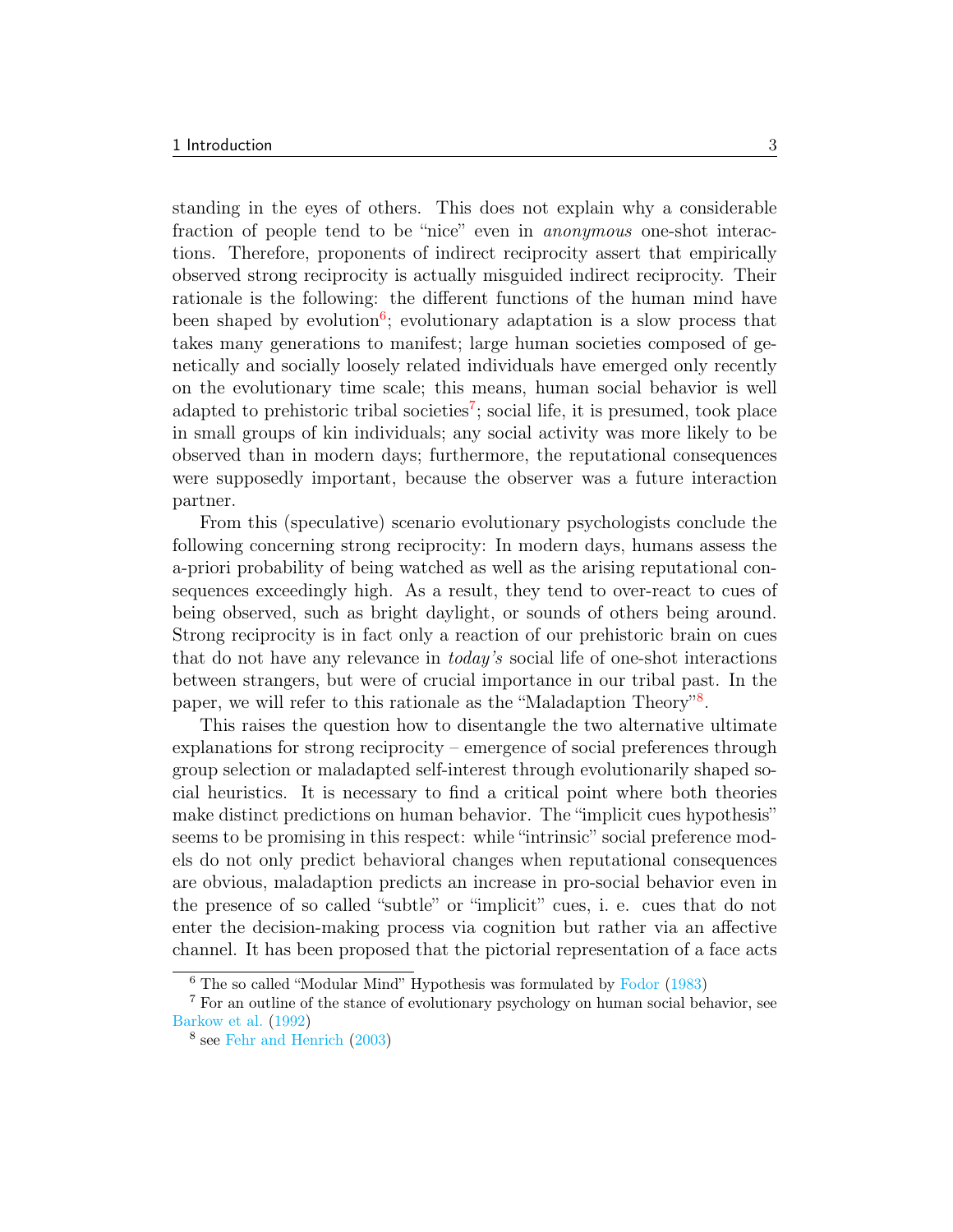as such a cue[9](#page-4-0) . It is clearly identifiable as reputationally non-relevant but is presumed to raise the affective judgment of being watched. Experiments involving implicit cues have already been conducted.

[Haley and Fessler](#page-21-8) [\(2005\)](#page-21-8) administered participants of a dictator game experiment either a neutral control wallpaper on the computer screen background or a face like shape with stylized eyespots. They report a significantly higher proportion of dictators who transfer a positive amount when they faced the eyespots. They conclude that prosocial behavior in anonymous one-shot games can be explained by implicit "reputational factors" that are uncontrolledly present during experiments.

[Bateson et al.](#page-20-4) [\(2006\)](#page-20-4) conducted a field experiment on contributions to a public good. In the coffee break room of the psychology department at the University of Newcastle, they printed an image on the notice that reminded the users to put money into the honesty box according to the amount of coffee they consume. Each week, the image alternated between a control (flowers) and different pairs of eyes – which could be of either sex and have a different expression, ranging from seductive to angry. Most of the treatment images resulted in higher contributions than the control images.

This second experiment shows nicely the practical interest for behavioral economics. There is an abundance of situations with imperfect information in economic life, for example in work relationships where agents' actions are unverifiable for principals, when purchasing consumer goods where quality is difficult to assess by the buyer<sup>[10](#page-4-1)</sup>, or in financial markets where lenders cannot monitor borrower behavior $^{11}$  $^{11}$  $^{11}$ . Thus, economic relationships where the uninformed party can trust the informed party are of great benefit because trust can potentially alleviate the inefficiencies arising from imperfect information<sup>[12](#page-4-3)</sup>. One way to impose good conduct<sup>[13](#page-4-4)</sup> in *repeated* one-shot situations even on selfish agents is the institution of reputation in the form of information on the agents' previous behavior. If there is a way to effectively

<span id="page-4-1"></span><span id="page-4-0"></span><sup>9</sup> [Haley and Fessler](#page-21-8) [\(2005\)](#page-21-8)

 $10$  in online auctions: see [Livingston](#page-22-4)  $(2005)$  for a model and [Resnick et al.](#page-22-5)  $(2006)$  for evidence from a field experiment.

<span id="page-4-2"></span> $11$  [Brown and Zehnder](#page-20-5) [\(2005\)](#page-20-5) examine the relevance of borrower reputation for repayment rates and market performancein a laboratory experiment

<span id="page-4-3"></span> $12$  for experimental results on how trustful environments can positively affect principalagent relationships see [Falk and Kosfeld](#page-21-9) [\(2006\)](#page-21-9)

<span id="page-4-4"></span> $13$  In the form of rational cooperation; in repeated games, the sequential equilibrium strategy of selfish agents is cooperation, see [Kreps et al.](#page-22-6) [\(1982\)](#page-22-6) and [Andreoni and Miller](#page-20-6) [\(1993\)](#page-20-6) for an in depth discussion.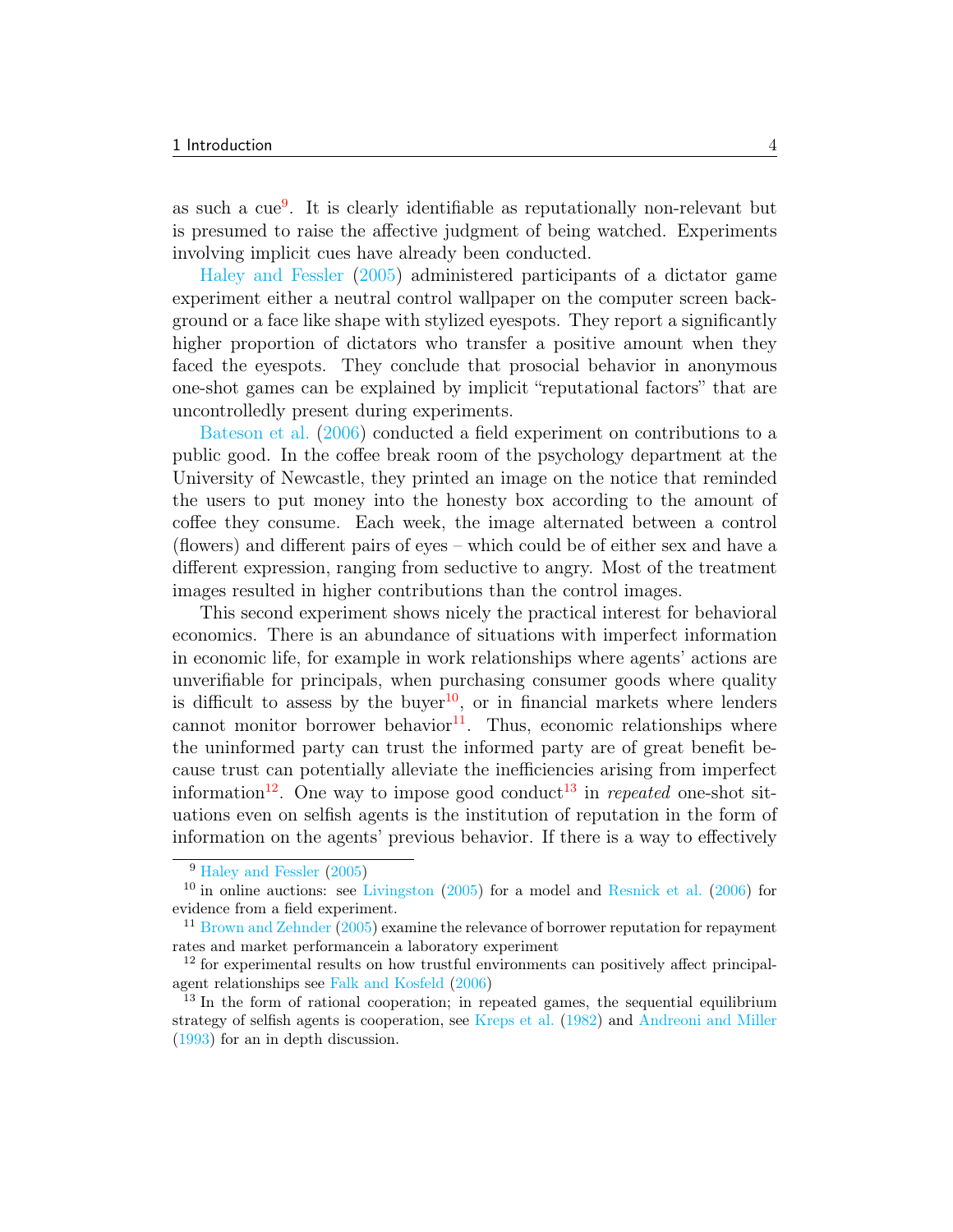increase prosocial behavior by applying implicit cues in the framework of work relationships, this will have considerable impact on company policies.

The experiments conducted by Haley/Fessler and Bateson et al. are not conclusive in answering the question for the ultimate mechanism of strong reciprocity for several reasons. First of all, Haley/Fessler conducted a dictator game. This game is not suitable to examine reciprocity because there is just one player – the dictator – with an action space while the other has only a passive role. This means that the dictator does not reciprocate anything; rather, giving in the dictator game is an act of unconditional altruism. Moreover, the dictator game is sensitive to framing issues, precisely because the context is not self-explanatory. The dictator does only know that she is endowed with points/money from the experimenter which makes the game susceptible to experimenter demand effects. Second, the game was played only once. It may be that the presumed social heuristic which is unconsciously applied can be overcome by learning. Bateson et al. conduct a field experiment in a public goods setting. Here reciprocity is in principle possible since one's own contribution reciprocates the others' contributions. However, the participants did not know anything about the contributions of the others – neither the overall size, nor the distribution of individual contributions. Therefore, they had to rely on their beliefs which may have even been updated somehow in the presence of the different visual cues. Without controlling for the participants' beliefs, one can not determine the reputational effect of the cues applied.

Furthermore, both experiments compare the effect of implicit cues to a baseline condition without cues. Since these cues are presumed to have an effect on the judgement of the reputational relevance of the interaction, the question remains how big the effect is compared to a situation where participants can build a real reputation. Therefore, the relative importance of the effect remains unclear.

The experiment reported in this article was conducted to examine the robustness and importance of the implicit cues effect. Therefore, we conducted a series of one-shot investment games (trust games) which comprises an initial transfer from the so called trustor to the trustee, and in a second stage, a back-transfer from the trustee to the trustor. The trust game has the advantage that it really deals with reciprocity because the trustee reacts to the trustor's action. The situation is clearer than in the dictator game since the trustee receives the money from the trustor and thus, the act of giving money to the other player is less open to interpretation. The trustee knows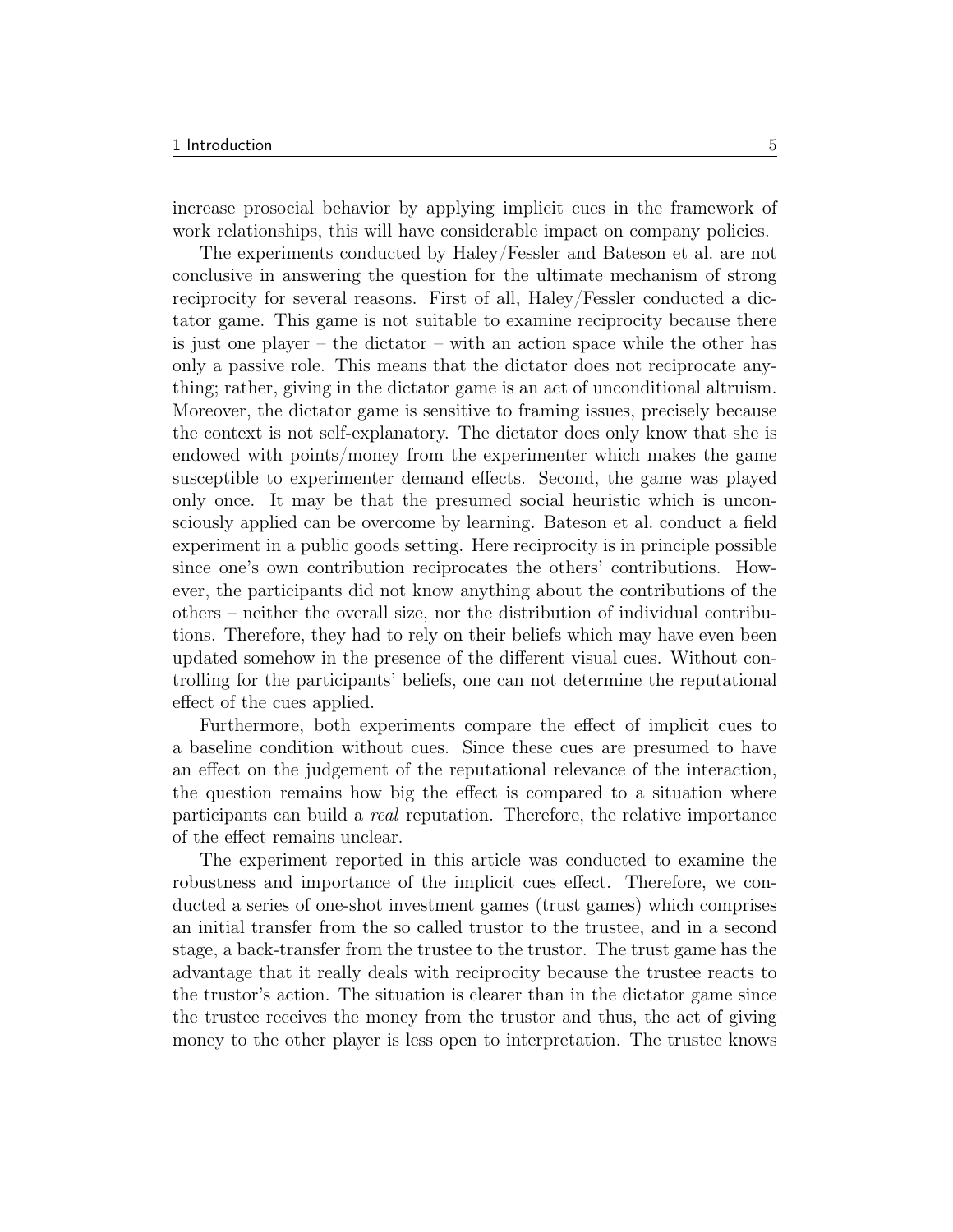the size of the trustor's transfer, hence, there is no issue of belief formation as in the Bateson et al. case. In addition, the repetition of the game allows us to observe if trustees diminish their transfers over time.

It is important to emphasize that the existence of genuine social preferences beyond the scope of immediate kinship should not be mistaken for an absence of strategical altruism to build good reputation and status $^{14}$  $^{14}$  $^{14}$ . Doubtlessly, prosociality emerges out of multiple motives. We challenge the view that all instances of prosocial behavior are driven by purely strategical motives, may they be rational or irrational.

#### <span id="page-6-0"></span>2 Experiment

#### <span id="page-6-1"></span>2.1 Experimental procedure

We measured strong reciprocity as second mover behavior in a series of oneshot trust games. The experimental design includes three treatments: a baseline treatment where the trustee faces a neutral background screen; an "implicit cues" treatment where the background screen features eyespot-like shapes (we will refer to this treatment as the eyesspots treatment or "eyes" for short); and an "explicit reputation" treatment where the trustee's previous decisions are observable to the current trustor ("explicit"). Over all, we conducted 8 sessions (3 sessions in baseline and implicit, 2 in explicit treatment), each session involving 36 participants, 288 participants in total (144 trustors and 144 trustees). In their instructions, subjects were given the role of a trustor or a trustee. Then, they played 10 periods of the trust game, with randomly re-matched partners each period. Immediately after the end of the last period, the participants had to fill out a questionnaire on different issues (emotional state, fairness attitudes, Machiavelli, trust, socioeconomic data). After completion, participants were paid a show-up fee of 10 Swiss Francs plus the amount of points they earned during the experiment times .2 Swiss Francs.

<span id="page-6-2"></span><sup>14</sup> For experimental evidence of this kind of altruistic behavior, see [Hardy and Van Vugt](#page-21-10) [\(2006\)](#page-21-10)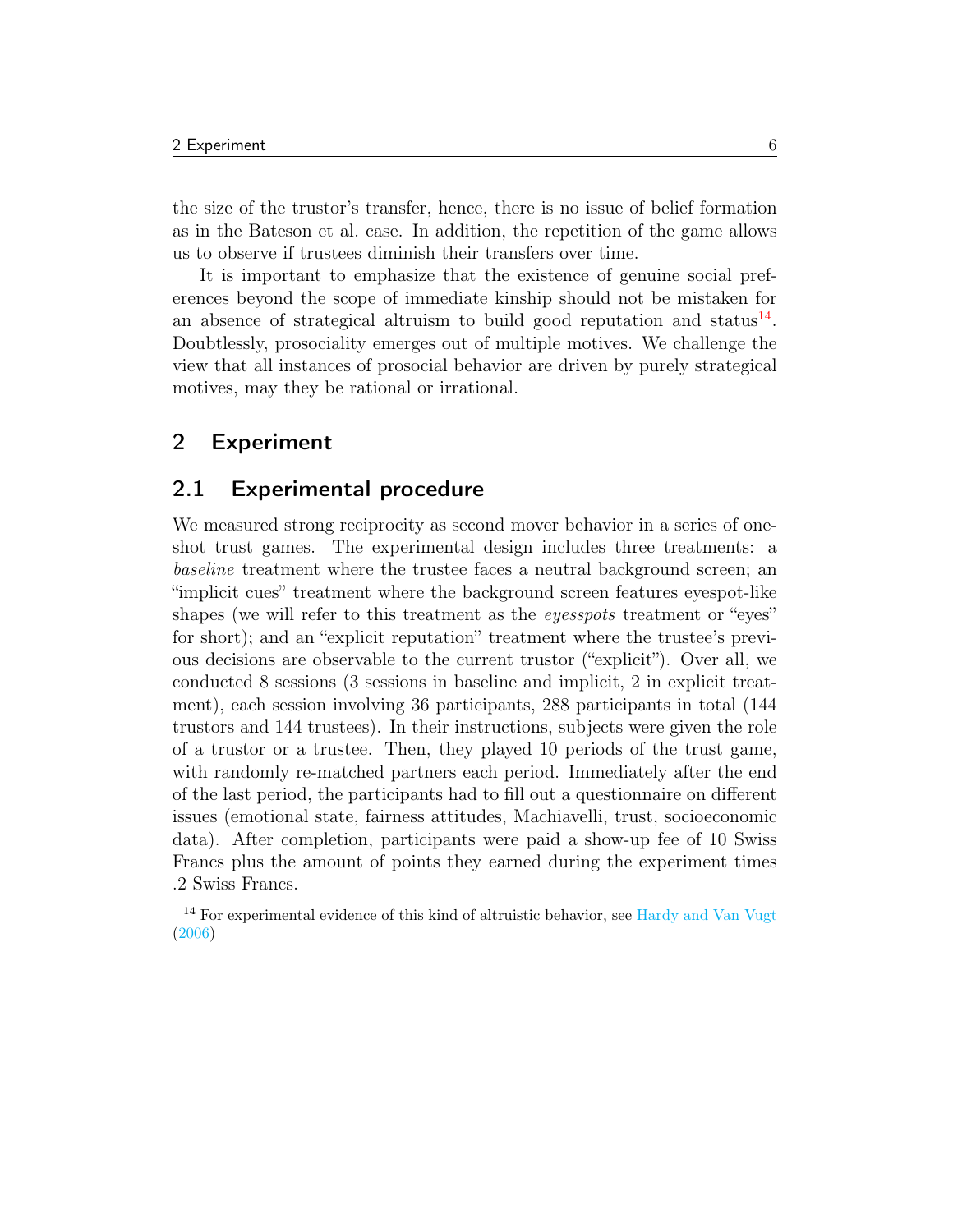<span id="page-7-1"></span>

### <span id="page-7-0"></span>2.2 Game Design

Each period of the experiment was a one-shot trust game. At the beginning of the period, all participants, trustors and trustees, were endowed with 10 points. The game itself consisted of two stages: an investment stage where trustors had to decide how many points they wanted to transfer to the trustee with whom they were currently matched; the invested points were then quadrupled and transferred to the trustee; and a back-transfer stage where trustees had to decide how much they wanted to transfer back to the trustor. The strategy spaces were discrete: trustors could choose between 4 possible transfers: 1 point, 4 points, 7 points or 10 points; trustees had three options: they could transfer back nothing, the amount sent by the trustor (1, 4, 7 or 10 points), or they could transfer back an amount that equalized the period payoff between trustor and trustee<sup>[15](#page-7-2)</sup>. Note that the trustee is perfectly informed about the trustor's choice and thus, does not have to form beliefs about the size of the gift he or she might want to reciprocate. This information is not given in the field experiment of [Bateson et al.](#page-20-4) [\(2006\)](#page-20-4), and there is no control for the participant's beliefs.

The reason why we did not include a "zero investment" choice was because we wanted the trustors to send a positive amount in order to render the backtransfer options meaningful (in the case of no investment, every trustee choice results in a zero back-transfer); this was important for the explicit treatment because an investment of zero would have been an occasion for the trustees to build reputation costlessly by choosing "equal split".

<span id="page-7-2"></span>Figure [1](#page-7-1) shows the corresponding game tree, table [1](#page-8-1) the payoff matrix.

<sup>15</sup> Henceforth, we will refer to these options as "nothing", "compensate" and "equal split"/"equalize". Not that these terms were *not* used in the experiment.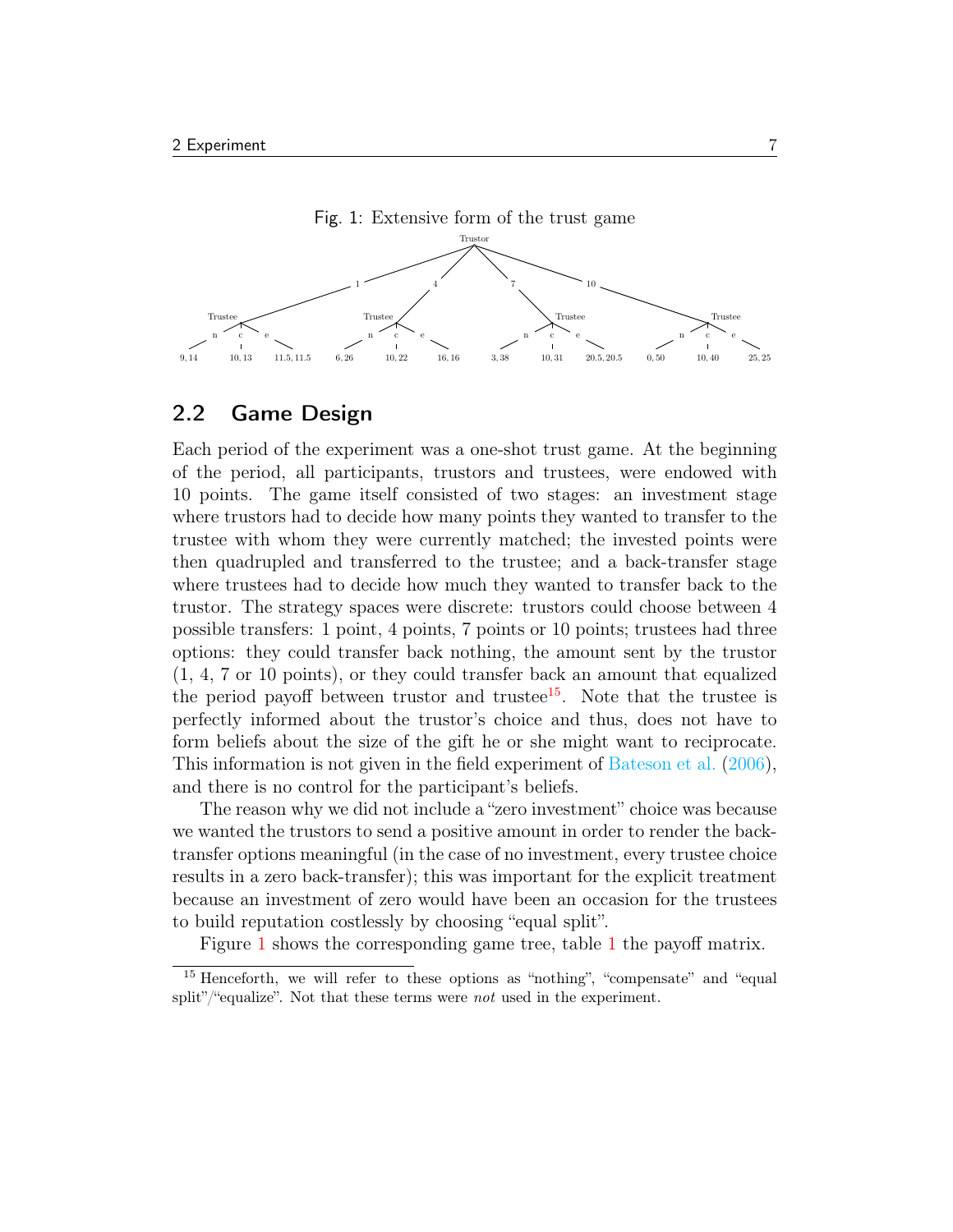|         |           | nothing | compensate | equalize   |
|---------|-----------|---------|------------|------------|
|         | 1 point   | 9.14    | 10, 13     | 11.5, 11.5 |
| Trustor | 4 points  | 6,26    | 10,22      | 16, 16     |
|         | 7 points  | 3,38    | 10,31      | 20.5, 20.5 |
|         | 10 points | 0, 50   | 10,40      | 25, 25     |

<span id="page-8-1"></span>

|  | Tab. 1: Payoff matrix of the trust game |  |         |  |
|--|-----------------------------------------|--|---------|--|
|  |                                         |  | Trustee |  |

#### <span id="page-8-0"></span>2.3 Predictions

Consider the two anonymous treatment conditions first. There the individual periods are true one-shot games. The unique Nash equilibrium is minimal investment and zero back-transfer. A rational selfish trustee should never transfer a positive amount since these strategies are strictly dominated. A rational trustor takes this into account and invests the minimal amount.

There can be two reasons why a trustor may return a positive amount to the trustor. First, the trustee can have preferences that make a positive transfer utility-maximizing, e. g. inequity aversion. In this case there would be no difference between the baseline treatment and the eyespots treatment. The social preference can be conditional or unconditional on the trustor's decision. While a strongly inequity-averse agent may always choose the "equal split" option, regardless of the received investment, a trustor with a taste for intentional fairness would punish a distrusting first mover with a zero return and reward a trusting first mover by equalizing payoffs. Second, the trustee may suffer from evolutionary maladaptation and assume reputational consequences in a social interaction that is in fact anonymous. In this case, the perceived reputational relevance would be increased in the eyespots treatment and result in higher back-transfers compared to the baseline condition. Note that the subtle cues hypothesis is the only one that predicts this difference.

The third treatment removes anonymity in the respect that trustees have an observable history of back-transfers which can serve the current trustor to make an informed investment decision<sup>[16](#page-8-2)</sup>. This information puts the transaction partners in a situation that resembles more a repeated than a one-shot

<span id="page-8-2"></span><sup>16</sup> for a discussion and experimental analysis of the interaction between reciprocity and reputation, see [Gächter and Falk](#page-21-11) [\(2002\)](#page-21-11)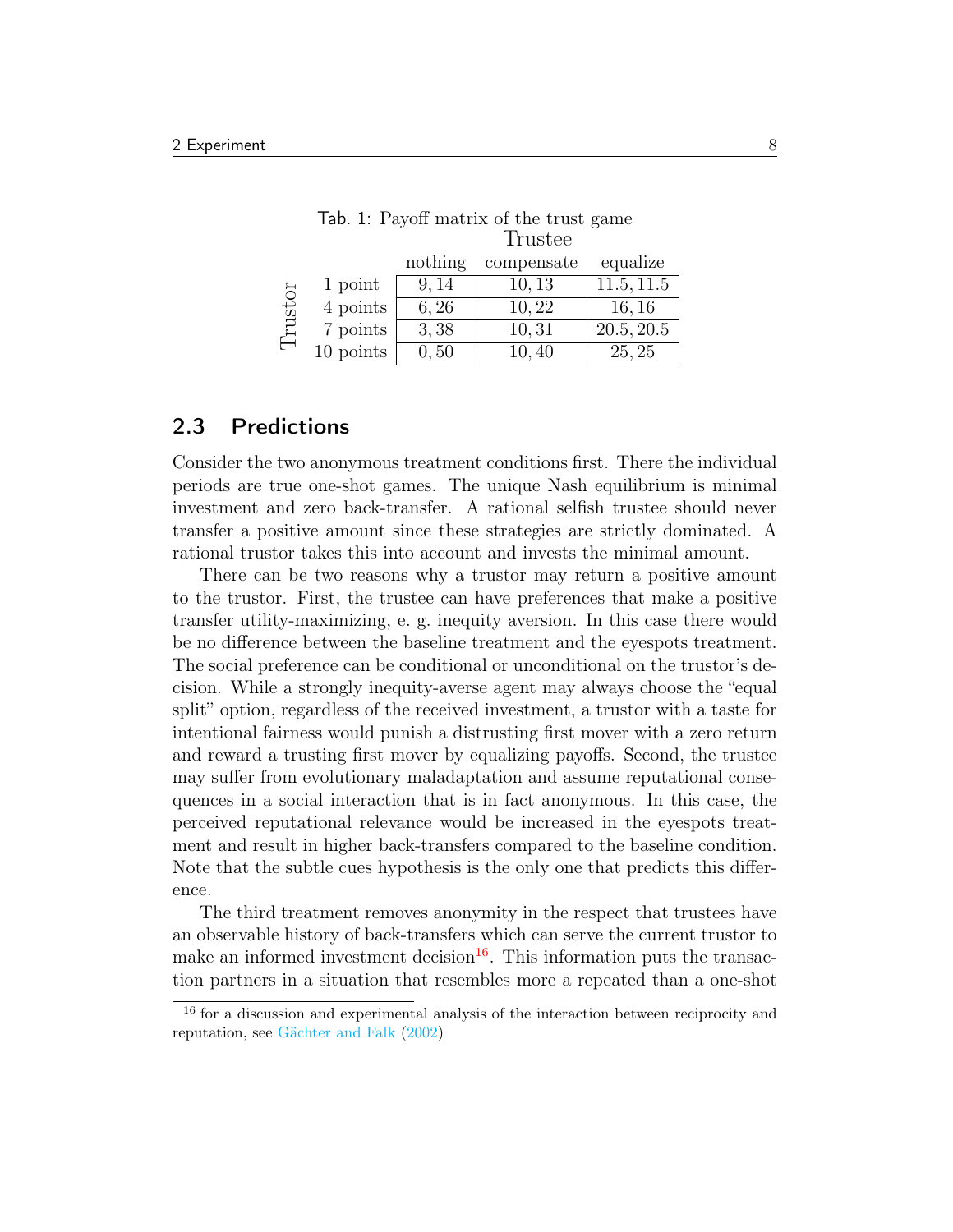game. Selfish trustees should now choose positive back-transfers because rational trustors will invest high amounts in cooperative trustees; but only the minimal amount in non-cooperative trustors  $17$  – except for the last period. Since there are no future periods which justify the maintenance of the trustee's reputation, the selfish trustor will defect. Rational trustors will anticipate this behavior and restrict their investment to the minimal amount.

## <span id="page-9-0"></span>2.4 Questionnaire

We administered a battery of questionnaires at the end of the experiment, examining momentary emotional state, fairness attitudes, machiavellistic personality, trust attitudes and socio-economic information.

Emotional State We included this questionnaire to control for the potential confound that participants may behave differently in the experiment because the presented cues altered their emotional state. There are 19 items of the form: "At the moment, I am ..." where the blank is replaced by an emotional adjective, for example "happy", "anxious", "callous", "angry" and so forth. The answer had to be given on an nine point scale ranging from "not at all" to "very".

Fairness The notion of fair behavior in a certain situation may vary between subjects. It would then be desirable to have a measure of individual fairness norms, especially in the game presented in the experiment. We thus proposed three different hypothetical game constellations and asked participants to judge the fairness of the trustee's behavior on a seven point scale from "very unfair" to "very fair". The three constellations were:

- trustor invests 4 points, trustee chooses equal split; we hypothesized that a maximal return on a low investment would be perceived as very fair.
- trustor invests 7 points, trustee returns nothing; this should be thought of as unfair, because a high investment is not rewarded.

<span id="page-9-1"></span><sup>&</sup>lt;sup>17</sup> remember that the trustee's payoff is 25 points if the trustor invests 10 points and the trustee chooses "equal split", which is higher than any payoff if the trustor invests only 1 point.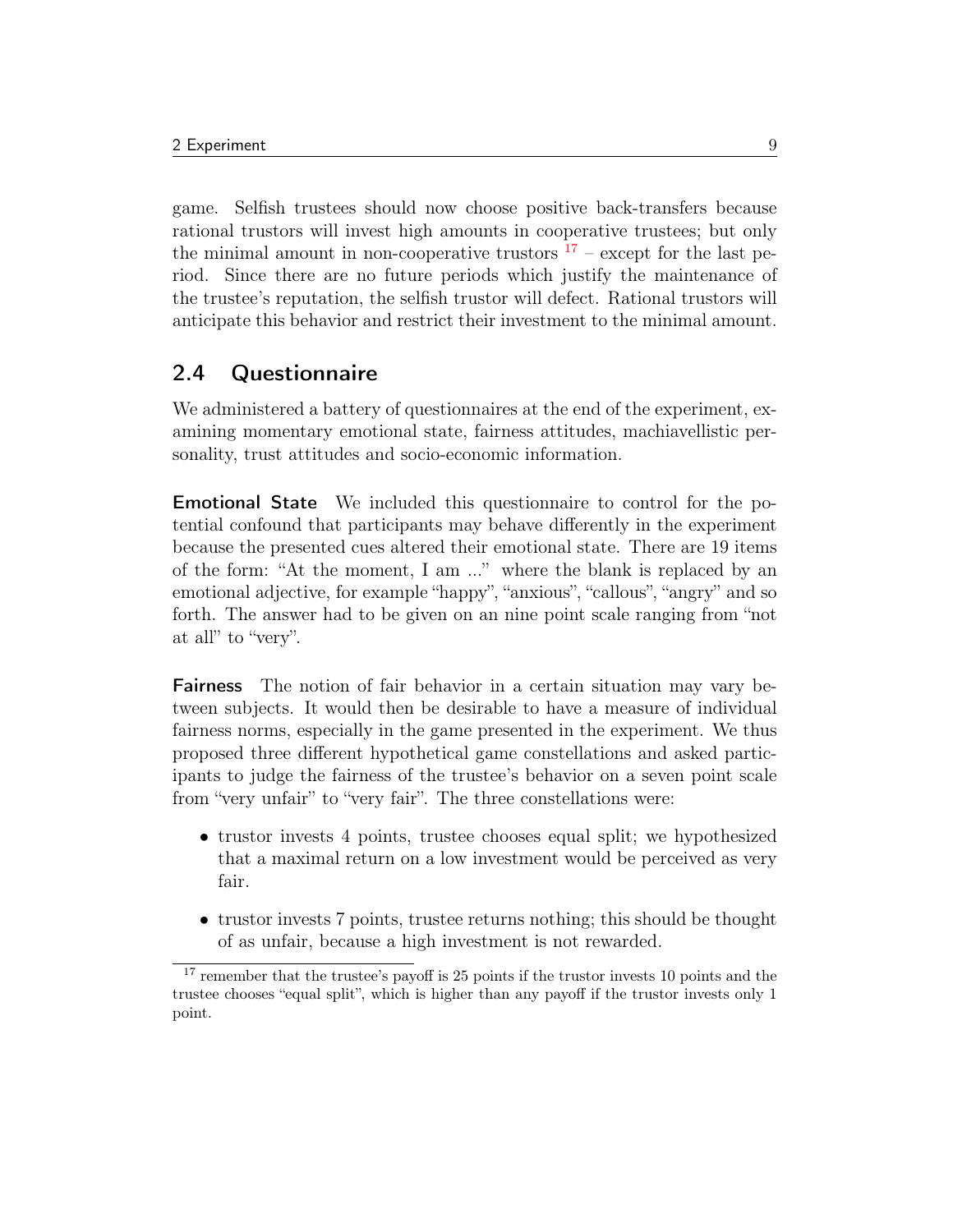• trustor invests 10 points, trustee chooses "compensate"; we thought that this would be somewhat ambiguous to judge for the participants since the adequacy of the "compensation" choice is debatable. We expected a high variation in responses.

Trustees who assessed the hypothetical trustee's behavior in the third situation as rather fair were supposed to generally transfer back less, and vice versa. The answer on the seven point scale served as a measure for attitude to fairness in the regression analysis.

Machiavelli We surveyed participants concerning their tendency to machiavellianism, i. e. the disposition to instrumentalize others to serve their ends, using the MACH-IV psychometric test<sup>[18](#page-10-1)</sup> with a seven point scale. The obtained machiavelli score ranges from  $-3$  to  $+3$ , higher scores indicate stronger machiavellian personality. In the non-reputational treatments, trustees with high scores were supposed to generally return less than those with low scores since they do not care about fairness norms. In the explicit treatment however, they should respond rationally to the reputational incentives, that is, selfishly cooperate at the beginning and defect at the end of the experiment.

Trust To assess personal attitudes to the trustworthiness of others and oneself, we included items used in the GSOEP.

Socio-economic variables Our experiments routinely comprise a questionnaire on a host of socio-economic data such as gender, age, income, nationality and the like. These factors may have some effect on the behavior in the trust game.

## <span id="page-10-0"></span>3 Results

If one assumes that subtle cues raise reputational concerns, this means that subject behavior should differ from a treatment without exposition to cues, everything else kept constant. Moreover, behavioral patterns should resemble those which occur in a treatment where subjects have the possibility to build a true reputation. Figure [2](#page-11-2) gives a first impression of the main results. It shows the average back-transfer over time and treatments. As can easily be

<span id="page-10-1"></span><sup>18</sup> described in [Christie and Geis](#page-20-7) [\(1970\)](#page-20-7)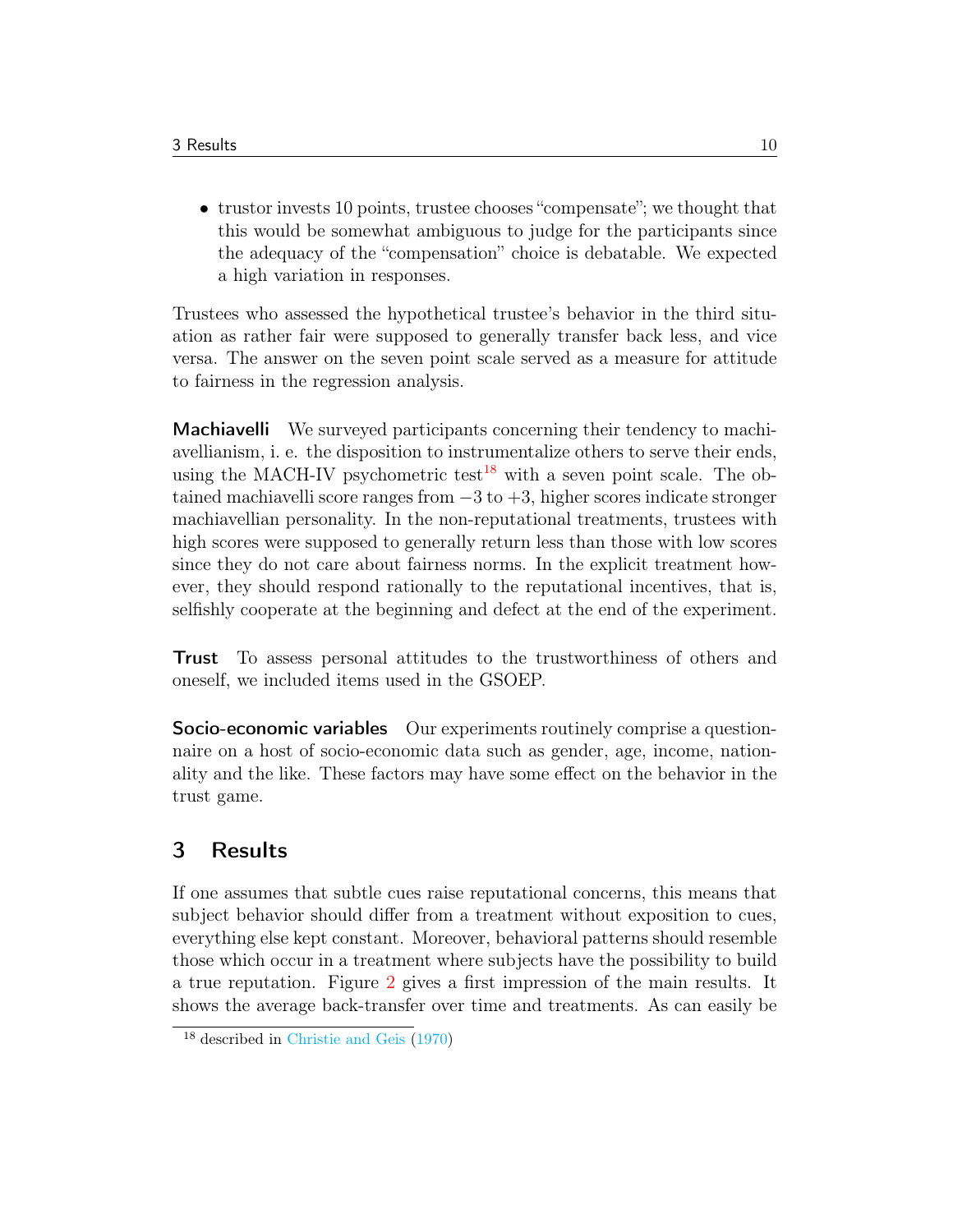seen, there is a big difference between the explicit reputation treatment and the other two treatments, back-transfers being almost double as high in the former condition. Also, a distinct drop at the end of the experiment can be spotted, indicating the presence of an end game effect – but only in the explicit condition. To make this point more obvious, see figure [3,](#page-12-0) a scatter plot that shows back-transfers (as percentage of points received from the trustor). Each dot represents one trustee; the horizontal axis gives the mean back-transfer over the first seven periods of the experiment, the vertical axis gives the mean back-transfer over the last three periods. The end game effect can be seen in the explicit treatment where almost all dots are below the 45◦ line, meaning lower back-transfers at the end of the experiment than at the beginning. No such effect is visible in the other two conditions.

<span id="page-11-2"></span>

In this section, we establish the behavioral difference between the baseline and the reputation treatment. We examine how the eyespots treatment fits into the picture, both with non-parametric and parametric measures making different assumptions about the way subtle cues may work. Table [2](#page-12-1) provides a numeric overview on the experiment.

## <span id="page-11-0"></span>3.1 Questionnaire Data

#### <span id="page-11-1"></span>3.2 Non-parametric Results

Exclusion of Emotion Induction through Visual Stimuli In our experiment, subjects were exposed to different visual stimuli which can, in principle,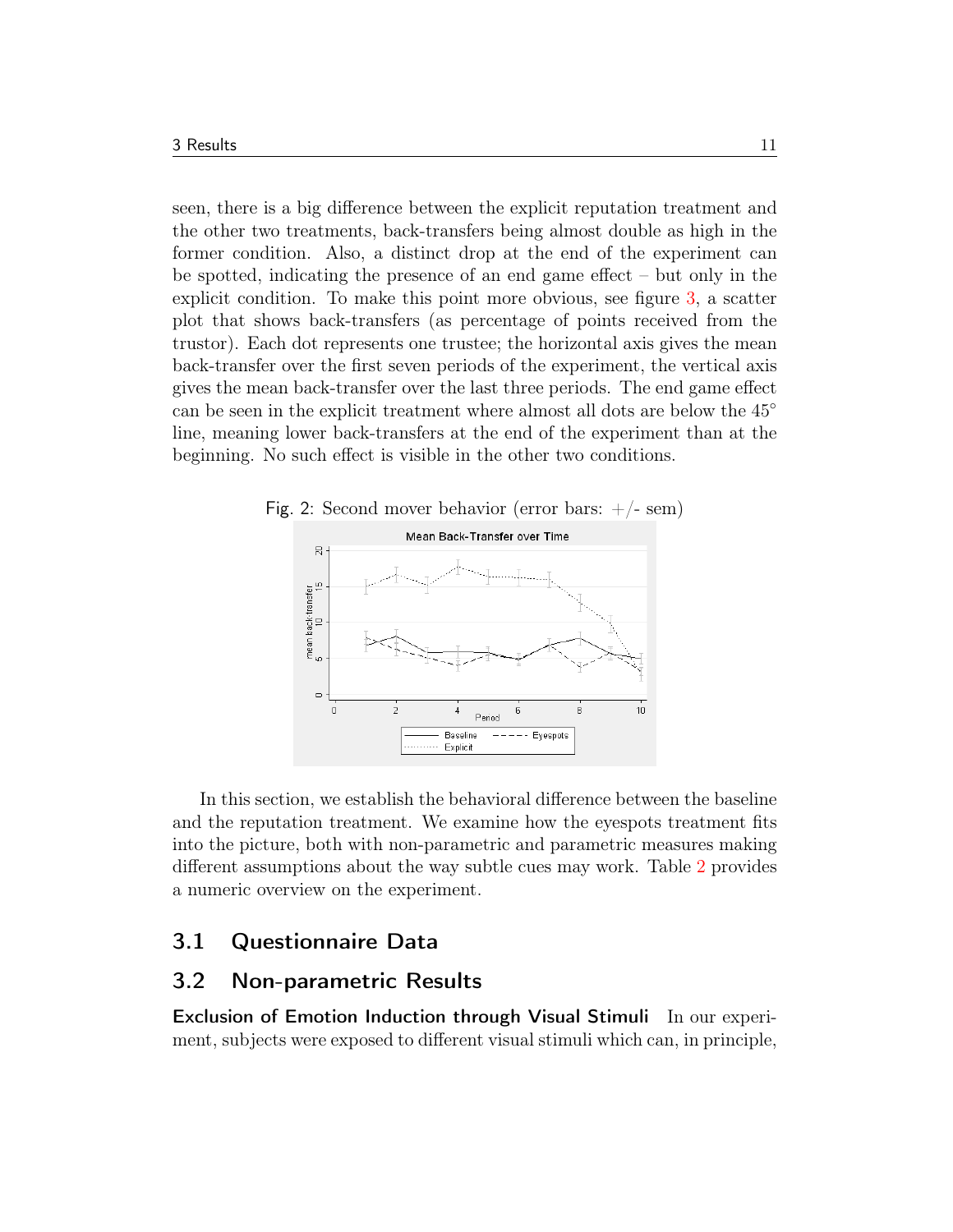#### <span id="page-12-0"></span>Fig. 3: End game defection



<span id="page-12-1"></span>

|  | Tab. 2: Summary Statistics |  |
|--|----------------------------|--|
|--|----------------------------|--|

| Statistic                                                                                                  | <b>Baseline</b>                                         | Implicit                                                | Explicit                                                   |
|------------------------------------------------------------------------------------------------------------|---------------------------------------------------------|---------------------------------------------------------|------------------------------------------------------------|
| No. subjects                                                                                               | 108                                                     | 108                                                     | 72                                                         |
| No. obs. A                                                                                                 | 540                                                     | 540                                                     | 360                                                        |
| No. obs. B                                                                                                 | 540                                                     | 540                                                     | 360                                                        |
| No. matching groups                                                                                        | 9                                                       | 9                                                       | 6                                                          |
| Av. points<br>Av. points trustees<br>Av. points trustors                                                   | 188.250 pts.<br>272.491 pts.<br>104.009 pts.            | 186.167 pts.<br>276.167 pts.<br>96.167 pts.             | 215.875 pts.<br>270.417 pts.<br>161.333                    |
| Av. Investment<br>Median Investment<br>Av. Back-transfer<br>Av. rel. Back-transf.<br>Mode trustee decision | 5.88 pts.<br>7 pts.<br>$6.28$ pts.<br>22.66%<br>nothing | 5.74 pts.<br>7 pts.<br>$5.36$ pts.<br>18.89%<br>nothing | 7.73 pts.<br>$10$ pts.<br>13.86 pts.<br>42.08%<br>equalize |

induce different emotions. This could potentially flaw our results since effect of the implicit reputation treatment would be indistinguishable from the the emotion induction effect. To exclude this, we administered a questionnaire inquiring the subjects' emotional state immediately after the treatment. The analysis of the questionnaire data shows no influence of the visual cues on the emotional state: for none of the 19 queried emotions, neither Mann-U equality of mean tests nor Kolmogorov-Smirnov tests of equality of distri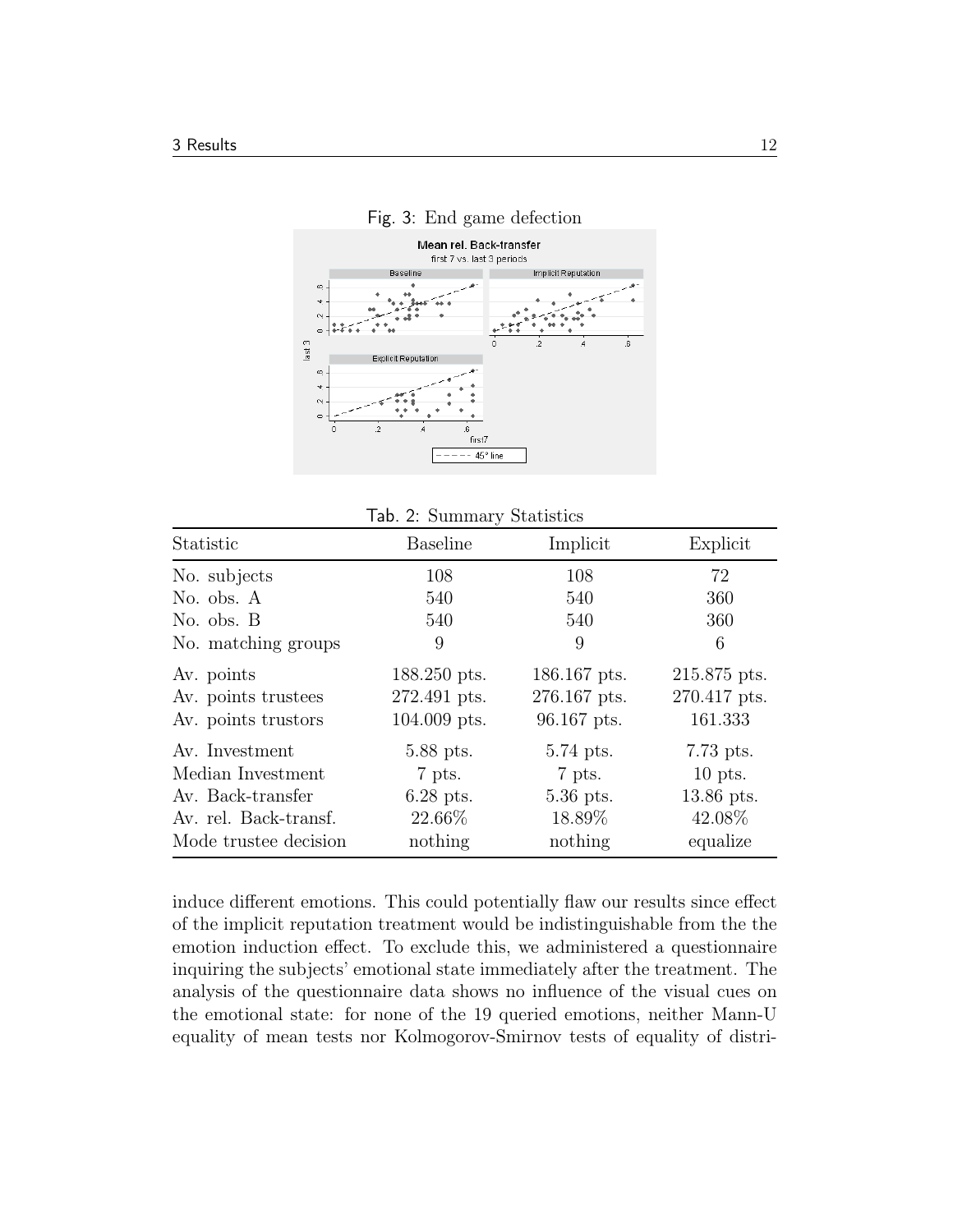butions reported differences between subjects with and without eyespots on any conventional level, even uncorrected for multiple hypotheses. The lowest p-value for the Kolmogorov-Smirnov tests is  $p = 0.413$  ("At the moment, I am upset")<sup>[19](#page-13-0)</sup>. We can therefore exclude an emotion based effect of eyespots on the subjects' behavior.

Distributions of trustee decisions We are interested in the differences that may occur by adding subtle reputational cues to a game environment that includes the possibility of strong reciprocity. Of primary interest are, of course, the decisions taken by the trustees. Figure [4](#page-14-0) shows the average amount of points trustees sent back conditional on the received investment. The increase with increasing investment is largely an artefact due to the multiplication factor in the payoff equation. Comparisons across investments are therefore difficult. The interesting fact here is that – for every investment level taken separately – the average back-transfer is highest in the reputational treatment while the other two treatments are close together in the extreme investments; and in the intermediate investments, trustees facing eyespots give even less than baseline trustees. However, this phenomenon is not significant on the subject level (Mann-Whitney U on difference in means between baseline and implicit condition gives a p-value of .18) and completely disappears in the regression analysis (cf. section [3.3\)](#page-16-0).

Distributions of trustor decisions A more sophisticated issue is a possible difference in trustor behavior. Figure [5](#page-14-1) shows the distribution of trustor decisions across treatments. Trustors in the two non-explicit treatments had the same information on the game, so we would expect initial behavior to be equally distributed. But according to the subtle cues hypothesis, trustees in the eyespots treatment are supposed to be more generous. And since trustors could update their beliefs on trustee behavior during the experiment, they could have reacted to this generosity by increasing their investments. Yet, since there is no significant difference in trustee behavior, we shouldn't expect a difference in trustee behavior when looking at the non-explicit treatments.

In the explicit treatment, trustors knew that trustees would be disciplined by reputational concerns and invested more (as table [2](#page-12-1) shows, the median investment shifted from 7 to 10 points). Moreover, on average trustors correctly anticipated the vanishing of the reputational effect at the end of the

<span id="page-13-0"></span><sup>19</sup> cf. table [5](#page-24-1) for a complete list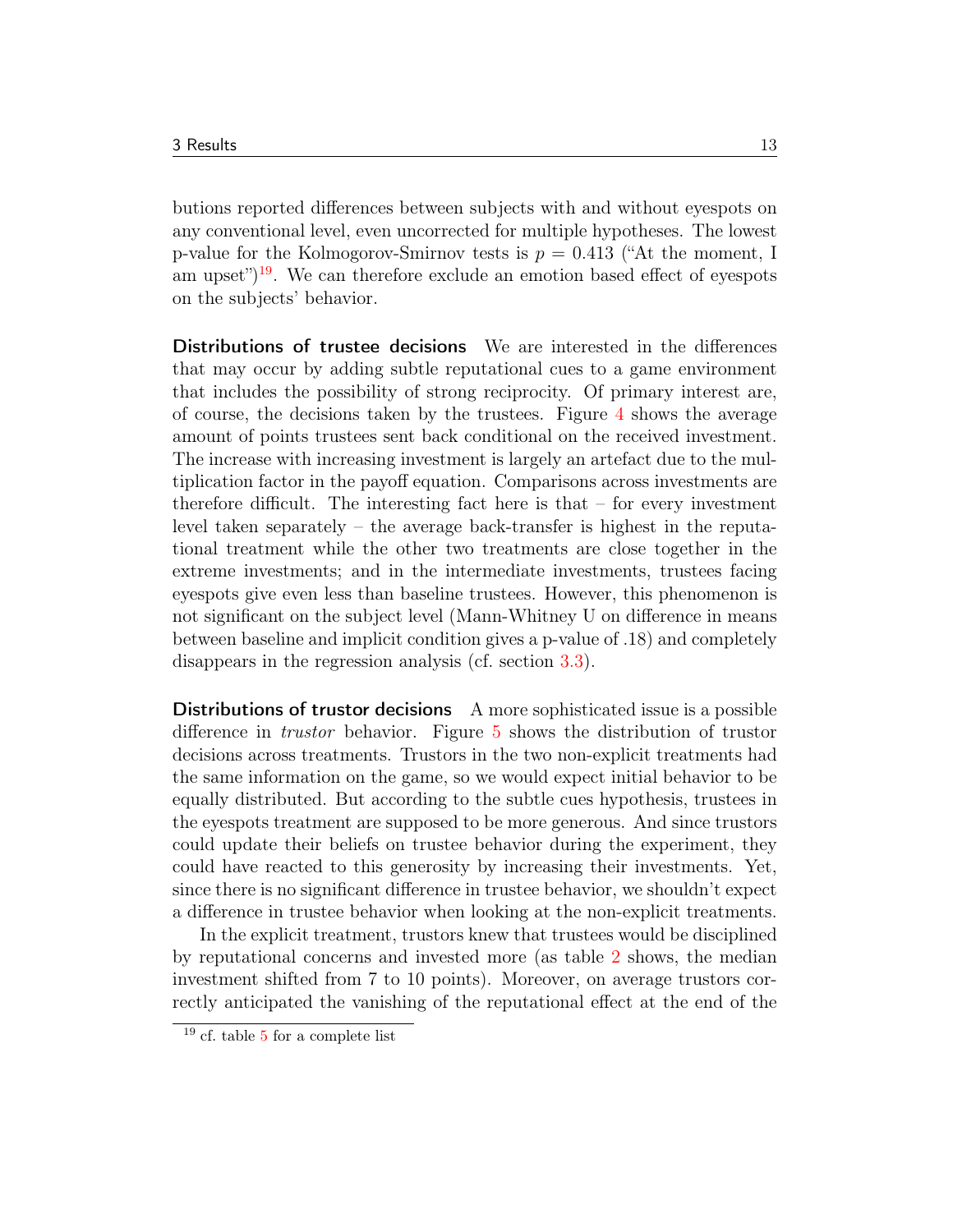

<span id="page-14-0"></span>

<span id="page-14-1"></span>



game and reduced investments from 10 points median investment in the second to last period to 4 points median investment in the last period, as can be seen in figure [6.](#page-15-0)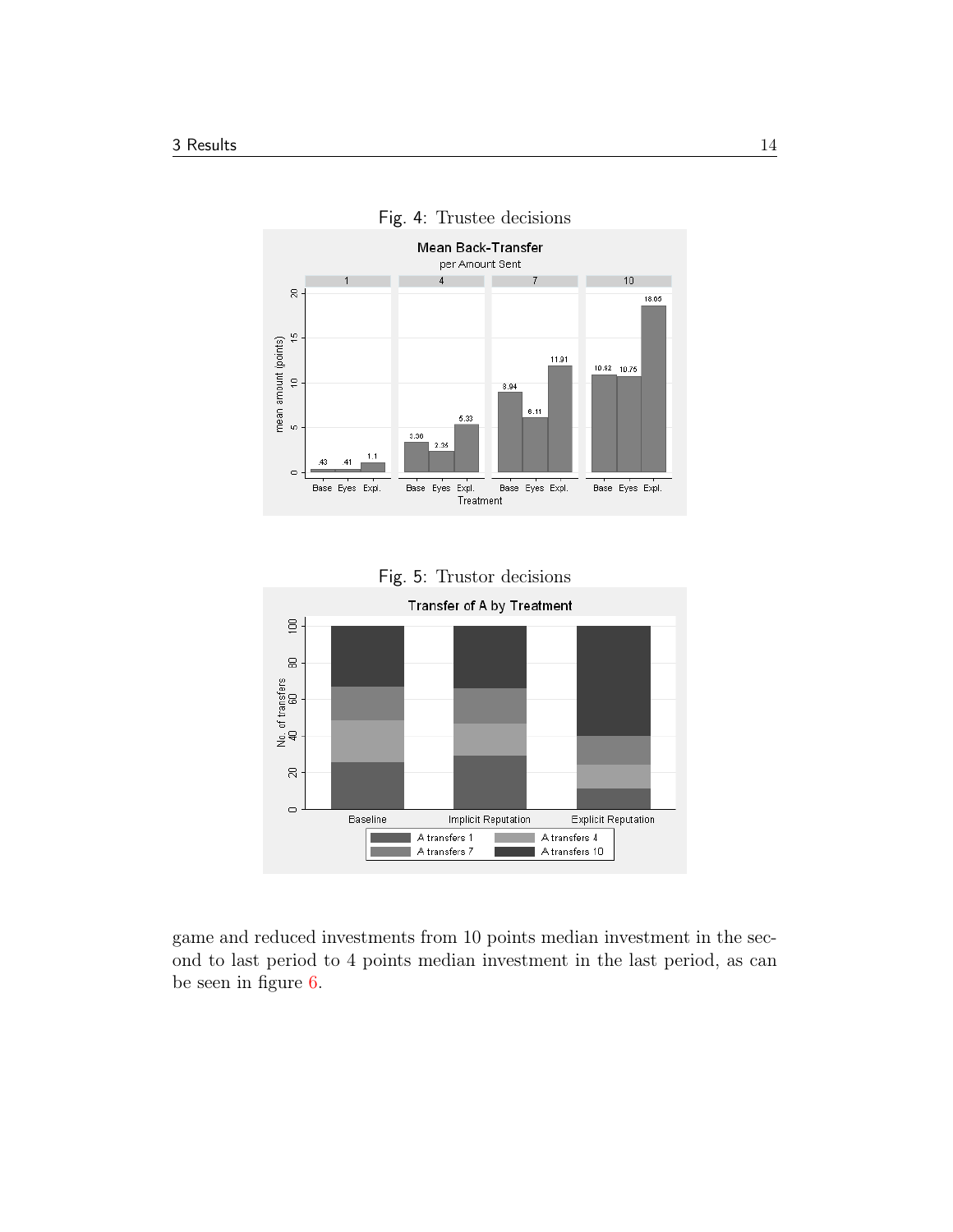<span id="page-15-0"></span>

Distributions of payoffs Since the game is deterministic, payoffs are completely determined by the participants' decisions which we examined in the previous paragraphs. Hence, we should see no difference in the distribution of payoffs between Baseline and Implicit treatment, but higher payoffs for trustors in the Explicit treatment because here, trustees transferred much higher amounts back to the trustors. In our setting, reciprocal behavior of trustees leads to efficient payoffs because it induces higher investments on the trustors' side. Thus, the effect of reciprocity on payoffs should be visible in the explicit reputation treatment because here it is rational to act reciprocally. According to the competing hypotheses on strong reciprocity, the behavior in the baseline and implicit reciprocity treatments should either be driven by the same level of *strong reciprocity* or by different levels of (misguided) weak reciprocity. In the latter case, trustees' decisions should deviate from baseline behavior towards behavior under the explicit reputation regime. Looking at the overall payoff distributions in the different treatments, we see a dramatic upward shift from baseline to explicit reputation. On the other hand, the implicit reputation treatment does not change payoffs compared to baseline. If we look at the payoff distributions of trustors and trustees separately, we gain some more insight. Table [3](#page-16-1) shows the means and standard errors of payoffs by type and treatment.

Kolmogorov-Smirnov tests show that there is no significant distributional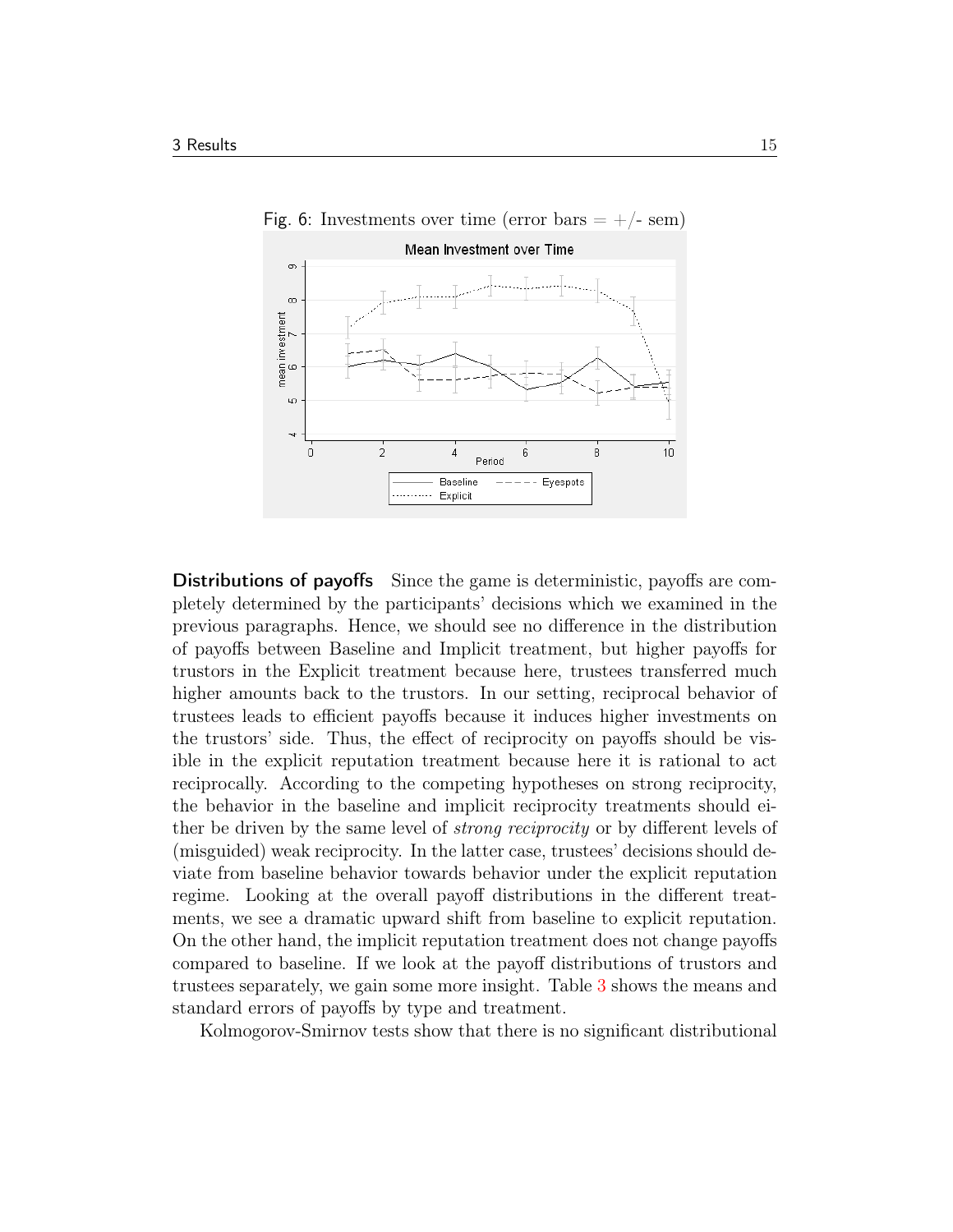|                 | rap. 3. Distribution of payons by player type |                   |          |          |
|-----------------|-----------------------------------------------|-------------------|----------|----------|
|                 | Trustor                                       |                   | Trustee  |          |
|                 | mean                                          | s. e. m.          | mean     | s. e. m. |
| <b>Baseline</b> | 103.9583                                      | 5.036745          | 269.2917 | 10.12133 |
| Eyespots        | 94.3472                                       | 4.030283          | 277.9028 | 10.96484 |
| Explicit        | 161.3333                                      | 3.866061          | 270.4167 | 5.37651  |
| Total           |                                               | 119.8796 3.786904 | 272.537  | 5.25042  |

<span id="page-16-1"></span>Tab. 3: Distribution of payoffs by player type

difference between baseline and eyespots condition (in fact, trustees earn on average a bit more and trustors a bit less in the eyespots treatment), but a highly significant difference in trustor earnings between eyespots and explicit condition. Trustors in the explicit condition earn about 60% more than trustees in the other treatments. Interestingly, the standard error for trustee payoffs is only half as big in the explicit treatment as in the other two, meaning that there is much less variation in the trustee's earnings because reputational incentives force them to play a cooperative strategy. Also, the mean payoff of trustees does not significantly (Mann-Whitney U,  $p = 0.2550$ ) from the non-explicit treatments. While enjoying a higher level of investments in the explicit condition, trustees are not able (at least not before the last periods) to cheat on trusting investors because of the loss of reputation involved, and can not reap the exorbitant profits of this strategy.

#### <span id="page-16-0"></span>3.3 Regression Analysis

We estimate an OLS-regression model of the trustees' back-transfer decision. Since the absolute amount is dependent on the investment received, we use the relative back-transfer as dependent variable, defined as the fraction of points returned over points received (i. e., the quadrupled investment). This means that the "nothing" option translates into 0% of the points that the trustee received are returned; when "compensating", the trustee transfers 25% of the amount she received from the trustor; finally, when choosing "equalize", the back-transfer is 62.5% of the invested amount. Column (1) in table [4](#page-17-0) reports the result of a regression that takes the average relative back-transfer per matching group as regressand and as regressors the average investment per matching group and dummies for eyespots and explicit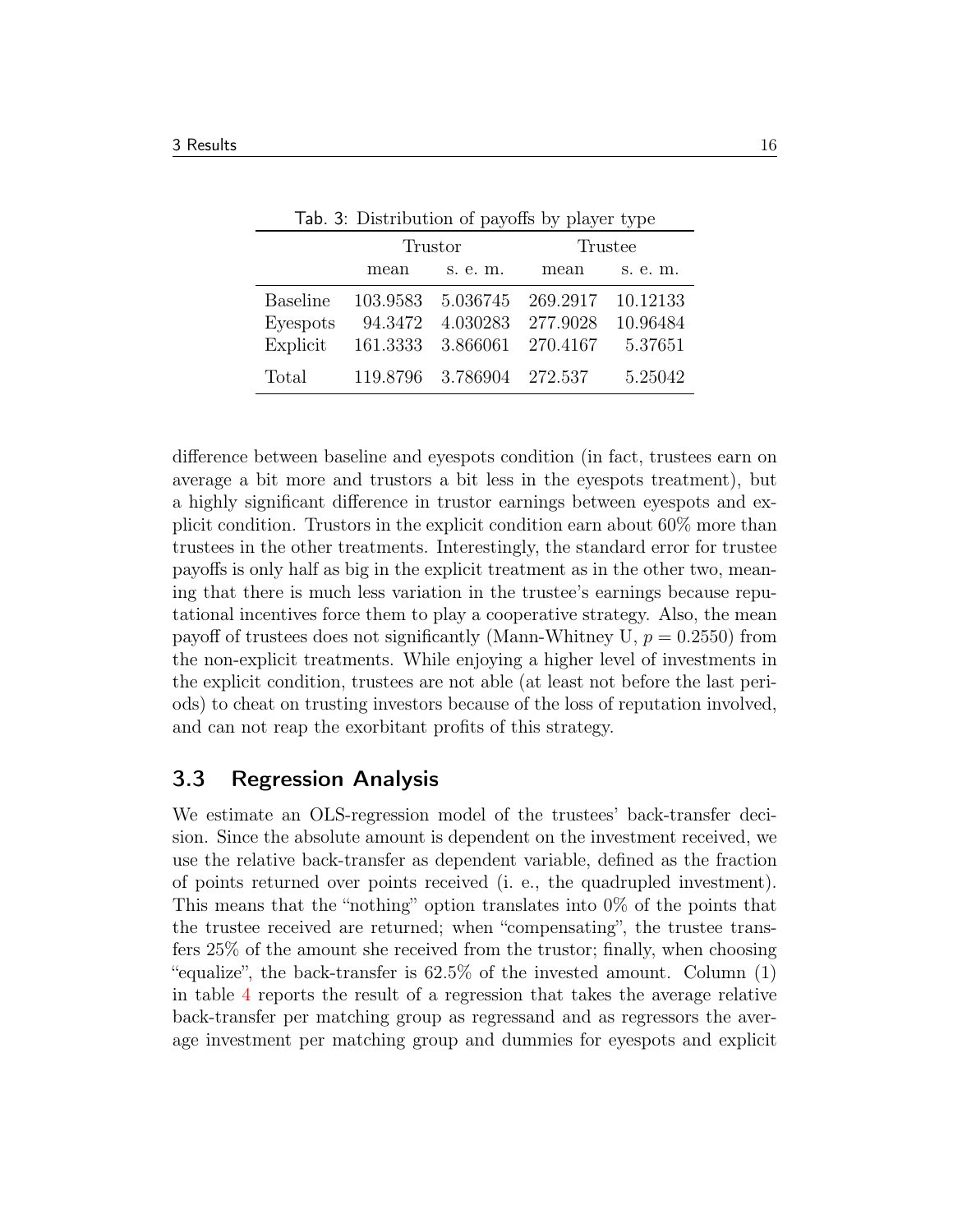| dep. var.:          |                  |                                |                   |
|---------------------|------------------|--------------------------------|-------------------|
| (mean) back-transf. |                  | (1) Obs. = MG (2) Obs. = subj. | $(3)$ Obs. = dec. |
| Implicit            | 0.003            | $-0.003$                       | $-0.005$          |
|                     | (0.027)          | (0.023)                        | (0.024)           |
| Explicit            | $0.176***$       | $0.162***$                     | $0.255***$        |
|                     | (0.035)          | (0.027)                        | (0.023)           |
| Fairness            | $-0.044^{\circ}$ | $-0.037**$                     | $-0.038**$        |
|                     | (0.022)          | (0.010)                        | (0.011)           |
| Machiavelli         | 0.047            | $-0.029^{\circ}$               | $-0.030^{\circ}$  |
|                     | (0.037)          | (0.016)                        | (0.017)           |
| Mean Investment     | $0.033***$       | $0.034***$                     |                   |
|                     | (0.008)          | (0.006)                        |                   |
| Investment $=4$     |                  |                                | $0.064*$          |
|                     |                  |                                | (0.024)           |
| Investment $= 7$    |                  |                                | $0.155***$        |
|                     |                  |                                | (0.030)           |
| Investment $=10$    |                  |                                | $0.161***$        |
|                     |                  |                                | (0.027)           |
| ExplicitXlast3      |                  |                                | $-0.203***$       |
|                     |                  |                                | (0.031)           |
| Period              |                  |                                | $-0.005**$        |
|                     |                  |                                | (0.001)           |
| Constant            | $0.173^{\circ}$  | $0.139**$                      | $0.241***$        |
|                     | (0.092)          | (0.047)                        | (0.039)           |
| Adj. $R^2$          | 0.862            | 0.447                          | 0.280             |
| Observations        | 24               | 144                            | 1440              |

<span id="page-17-0"></span>Tab. 4: OLS-Regression, standard errors in parentheses

 $\degree$  p<0.1, \* p<0.05, \*\* p<0.01, \*\*\* p<0.001

treatment as well as the score of the MACH-IV and the average response to the fairness question (high answer indicates low fairness norm). This is the most conservative regression: each matching group represents one independent observation, giving 18 observations in total. We find a highly significant positive effect of the investment level and explicit reputation. On the other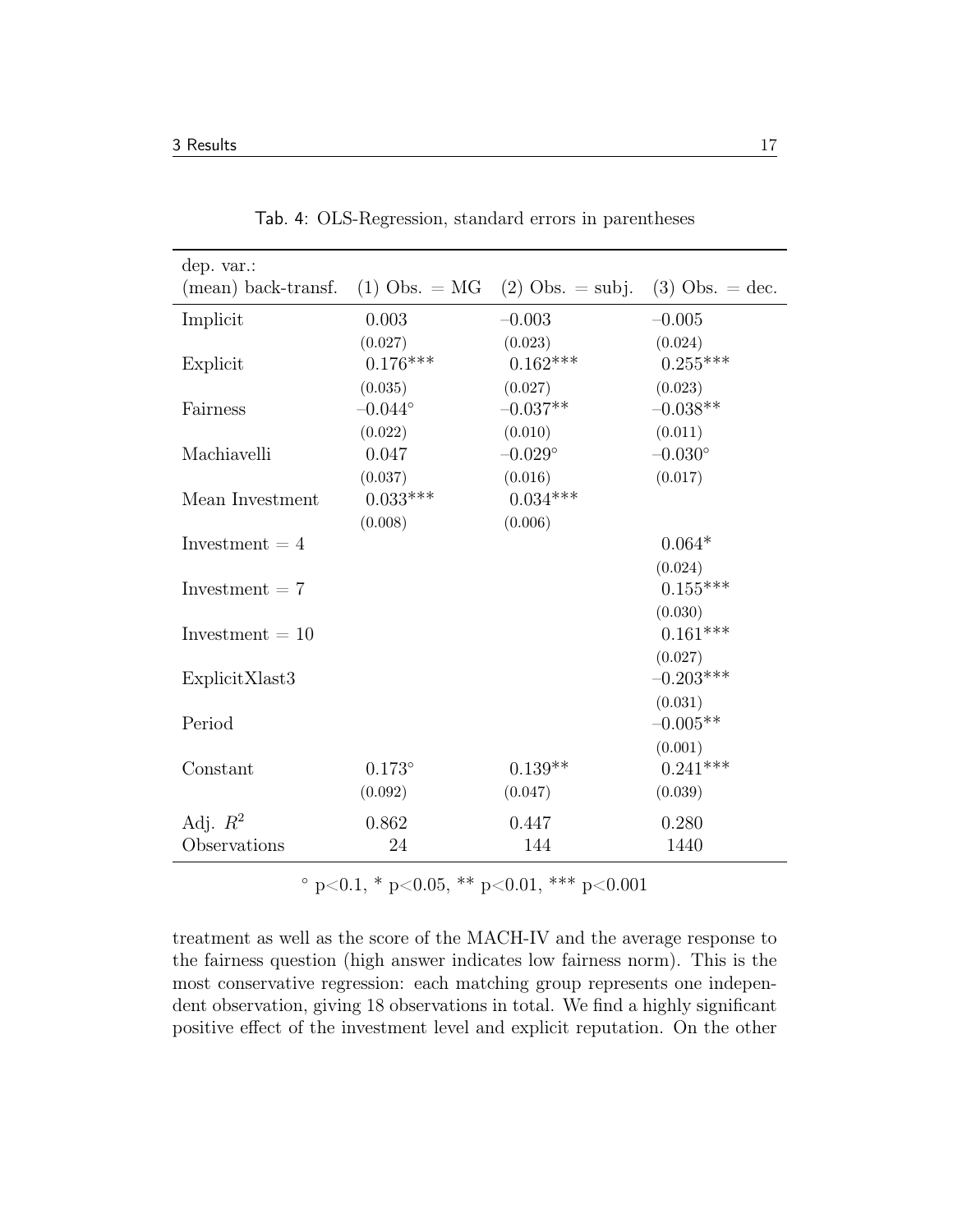hand, we do not find an effect of eyespots on the average relative back-transfer on any imaginable level of significance  $(p = 0.898)$ . The fairness question is weakly significant and the coefficient has the expected sign<sup>[20](#page-18-0)</sup>. This model is able to account for about 86 percent of the observed variation in behavior aggregated for all periods and over matching groups.

Relaxing this most conservative stance in model (2), we examine mean relative back-transfer on the individual level. This yields 144 observations, as we have 36 trustees in the Explicit treatment and 54 in each of the other two. We include the same regressands and get virtually the same results, both concerning size and significance of the coefficients. Fairness is more significant and machiavellianism gets weakly significant (at the 10% level), with a rather small coefficient. More machiavellian participants give back less on average.  $R^2$  goes down since we de-aggregate the data.

Moving down further in model (3), we take individual decisions as units of observation, clustering variance on the level of matching groups. The dependent variable is now the individual relative back-transfer, i. e., 0%, 25% or  $62.5\%$  of the received amount<sup>[21](#page-18-1)</sup>. As regressands, we are now able to include dummies for the different investment levels instead of mean investment and a dummy that captures the end game effect property of the explicit treatment, as well as a "period" variable because in this regression we can differentiate between periods. The "ExplicitXlast3" dummy is 1 if the observation was made in the explicit treatment during the final three periods and zero otherwise. The baseline in this model is a trustee in the control treatment in whom the trustor invests 1 point. We observe that the coefficient for the implicit treatment has the same magnitude as in the previous model and is still not different from zero on any conventional level  $(p = 0.798)^{22}$  $(p = 0.798)^{22}$  $(p = 0.798)^{22}$ . On the other hand, we still see a positive effect of the explicit condition, which is now even bigger than in the other model. In the non-explicit treatments, trustees send back roughly 15% of the received amount; while in the explicit treatment they transfer on average 37%. Why is the coefficient for the explicit treatment larger in the second model? This can be explained by the fact that we

<span id="page-18-0"></span><sup>&</sup>lt;sup>20</sup> Concerning the magnitude of the coefficient, a change from "very fair" to "very unfair" would imply a raise in average relative back-transfer of .26; this is about the difference between "nothing" and "compensate".

<span id="page-18-1"></span><sup>&</sup>lt;sup>21</sup> This means that we have three possible values. Consistency of OLS regressions even with binary cardinal regressands has been shown, see [Moffitt](#page-22-7) [\(1999\)](#page-22-7)

<span id="page-18-2"></span> $^{22}$  also, note that the coefficient has the opposite sign than what the subtle cues hypothesis would predict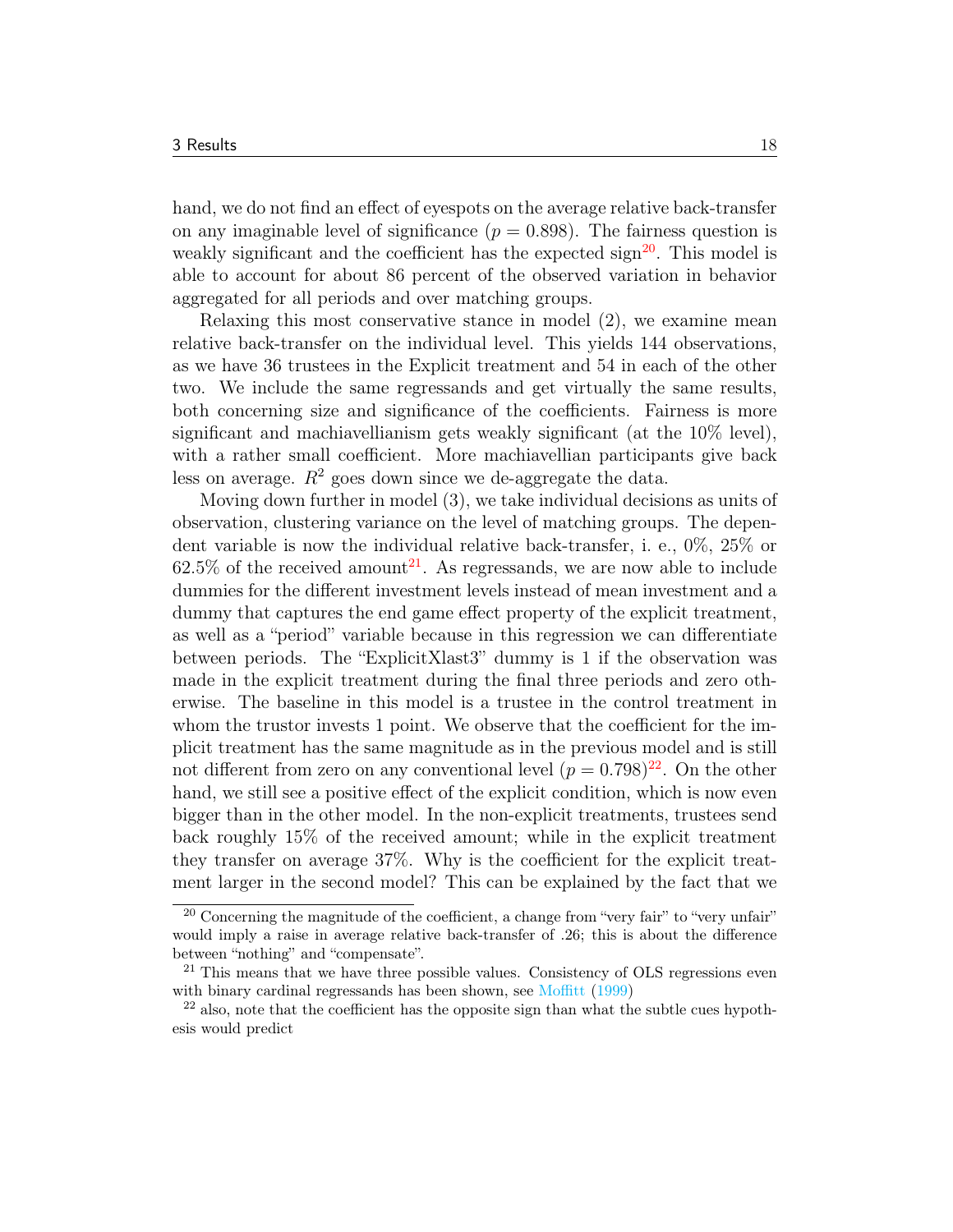now differentiate between a basic treatment effect and a treatment effect on end game behavior. The end game coefficient shows that the positive effect during the experiment decreases dramatically in the last periods (cf. figures [2](#page-11-2) and [3](#page-12-0) which show this end game behavior nicely). As for the investment levels, the more detailed look shows that it is mostly an investment of more than half of the endowment (i. e., 7 or 10 points) that leads to highly increased back-transfers. This means that trustees tend to reward trust by increased returns to the investors. The third model can account for about a fourth of the variation in the individual decisions.

We examined the effect of socio-economic variables that we collected via the questionnaire; for example, we were expecting a gender effect, but neither a gender dummy nor a gender/implicit interaction dummy turned out to be significant. Alltogether, socio-economic variables are jointly insignificant.

#### <span id="page-19-0"></span>4 Conclusion

We tried to disentangle two alternative explanations for the empirical observation of strong reciprocity. In order to achieve this goal, we conducted an experiment of repeated one-shot trust games with and without subtle observational cues and compared second mover behavior with a reputational treatment. Our findings suggest that subtle cues do not increase prosocial behavior, at least not in a mutual gift-exchange setting. Moreover, we show that explicit reputational incentives create significantly different trustee behavior than treatments that do not involve reputation forming, including the subtle cues treatment. The former entails rational cooperation of selfish subjects. Since all the rational selfish subjects choose high back-transfers, the overall back-transfer level is greater than in the latter and has a distinctive end game effect. In the non-reputational treatments, selfish subjects do not cooperate while there are other trustees that cooperate and do not display end game defection. This indicates that the implicit cues hypothesis cannot account for strongly reciprocal behavior.

These results have important implications for employers. They face the problem that many actions of employees are unobservable or unenforcable. The hidden action problem leaves room for employee shirking. It would therefore be desirable to have a means for mitigating selfish behavior that is detrimental on the firm. Our findings suggest that employees are unlikely to be influenced by subtle cues of being watched. Thus, applying such cues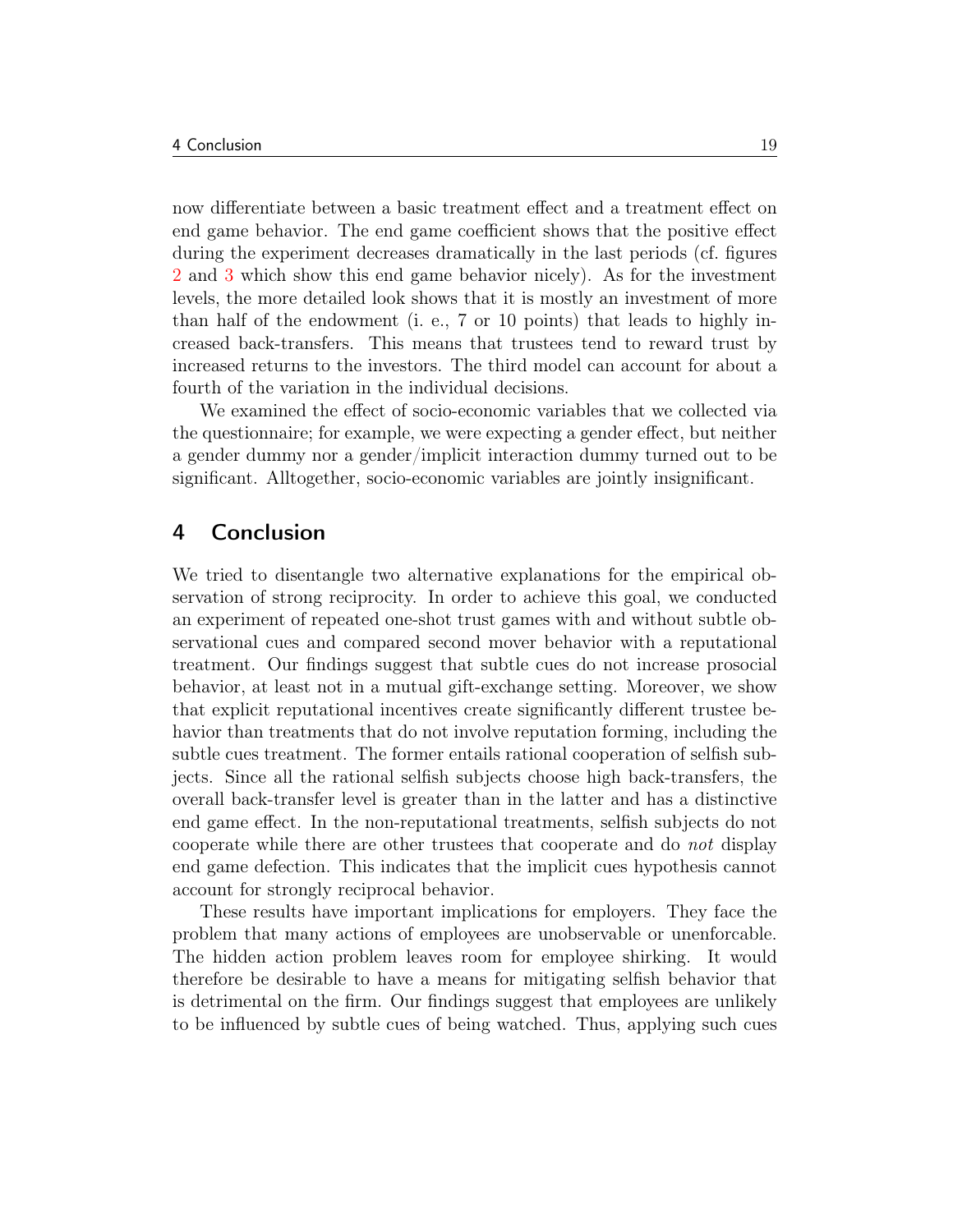will not be effective in this respect, and are certainly no substitute for real reputational incentives when those are not inplementable.

An open question is how the different regimes with and without reputational incentives are perceived by agents. It may be that cooperative types who were generous throughout the experiment in the baseline condition, turn into rational cooperators as they do not see cooperation as voluntary but enforced by the reputational device. This may crowd out voluntary cooperation as indicated in experiments by [Fehr and Gächter](#page-21-12) [\(2002b\)](#page-21-12) and [Irlenbusch and](#page-22-8) [Sliwka](#page-22-8) [\(2005\)](#page-22-8). In order to investigate this point, it would be desirable to conduct additional sessions featuring baseline and explicit in a within-subject design.

### **References**

- <span id="page-20-6"></span>Andreoni, J. and J. Miller (1993). Rational Cooperation in the Finitely Repeated Prisoner's Dilemma: Experimental Evidence. The Economic Journal 103 (418), 570–585.
- <span id="page-20-3"></span>Barkow, J. H., L. Cosmides, and J. Tooby (1992). The Adapted Mind: Evolutionalry Psychology and the Generation of Culture. Oxford University Press.
- <span id="page-20-4"></span>Bateson, M., D. Nettle, and G. Roberts (2006). Cues of being watched enhance cooperation in a real-world setting. Biology Letters 12, 412–414.
- <span id="page-20-1"></span>Bolton, G. and A. Ockenfels (2000). ERC: A Theory of Equity, Reciprocity, and Competition. The American Economic Review  $90(1)$ , 166–193.
- <span id="page-20-5"></span>Brown, M. and C. Zehnder (2005, May). Credit Registries, Relationship Banking and Loan Repayment. Working Paper 240, IEW, Zürich.
- <span id="page-20-2"></span>Charness, G. and M. Rabin (2002). Understanding Social Preferences with Simple Tests. The Quarterly Journal of Economics 117(3), 817–869.
- <span id="page-20-7"></span>Christie, R. and F. C. Geis (1970). Studies in Machiavellianism. New York: Academic Press.
- <span id="page-20-0"></span>Dufwenberg, M. and G. Kirchsteiger (2004). A theory of sequential reciprocity. Games and Economic Behavior  $47(2)$ , 268–298.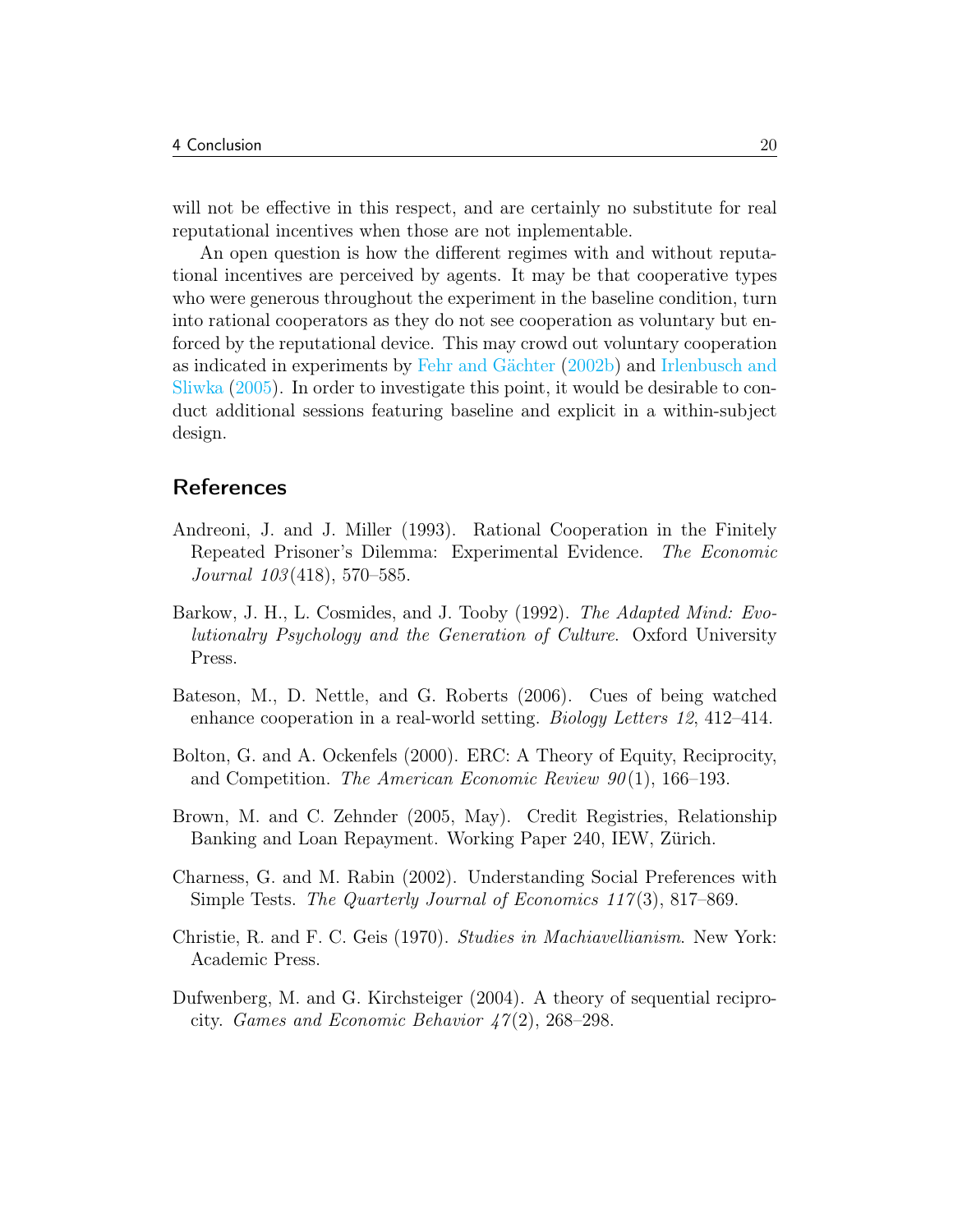- <span id="page-21-2"></span>Falk, A. and U. Fischbacher (2006). A theory of reciprocity. Games and *Economic Behavior*  $54(2)$ , 293-315.
- <span id="page-21-9"></span>Falk, A. and M. Kosfeld (2006). The Hidden Costs of Control. American Economic Review 96, 1611–1630.
- <span id="page-21-0"></span>Fehr, E. and U. Fischbacher (2003). The nature of human altruism. Nature  $425(6960)$ , 785–791.
- <span id="page-21-4"></span>Fehr, E., U. Fischbacher, and S. Gächter (2003). STRONG RECIPROCITY, HUMAN COOPERATION, AND THE ENFORCEMENT OF SOCIAL NORMS. Human Nature  $13(1)$ , 1–25.
- <span id="page-21-1"></span>Fehr, E. and S. Gächter (2002a). Altruistic punishment in humans. Nature  $\mu$ 15 (6868), 137–140.
- <span id="page-21-12"></span>Fehr, E. and S. Gächter (2002b, April). Do incentive contracts undermine voluntary cooperation? Working Paper 34, IEW, Zürich.
- <span id="page-21-7"></span>Fehr, E. and J. Henrich (2003). Is strong reciprocity a maladaptation? on the evolutionary foundations of human altruism. In P. Hammerstein (Ed.), Genetic and Cultural Evolution of Cooperation. Cambridge, MA: MIT Press.
- <span id="page-21-3"></span>Fehr, E. and K. Schmidt (1999). A Theory of Fairness, Competition, and Cooperation. The Quarterly Journal of Economics 114(3), 817–868.
- <span id="page-21-6"></span>Fodor, J. (1983). The modularity of mind. Cambridge, MA: MIT Press.
- <span id="page-21-11"></span>Gächter, S. and A. Falk (2002). Reputation and Reciprocity: Consequences for the Labour Relation. Scandinavian Journal of Economics  $104(1)$ , 1–27.
- <span id="page-21-5"></span>Gintis, H. (2000). Strong Reciprocity and Human Sociality. *Journal of* Theoretical Biology  $206(2)$ , 169–179.
- <span id="page-21-8"></span>Haley, K. and D. Fessler (2005). Nobody's watching? Subtle cues affect generosity in an anonymous economic game. Evolution and Human Behavior  $26(3)$ , 245–56.
- <span id="page-21-10"></span>Hardy, C. and M. Van Vugt (2006). Nice Guys Finish First: The Competitive Altruism Hypothesis. Personality and Social Psychology Bulletin 32 (10), 1402.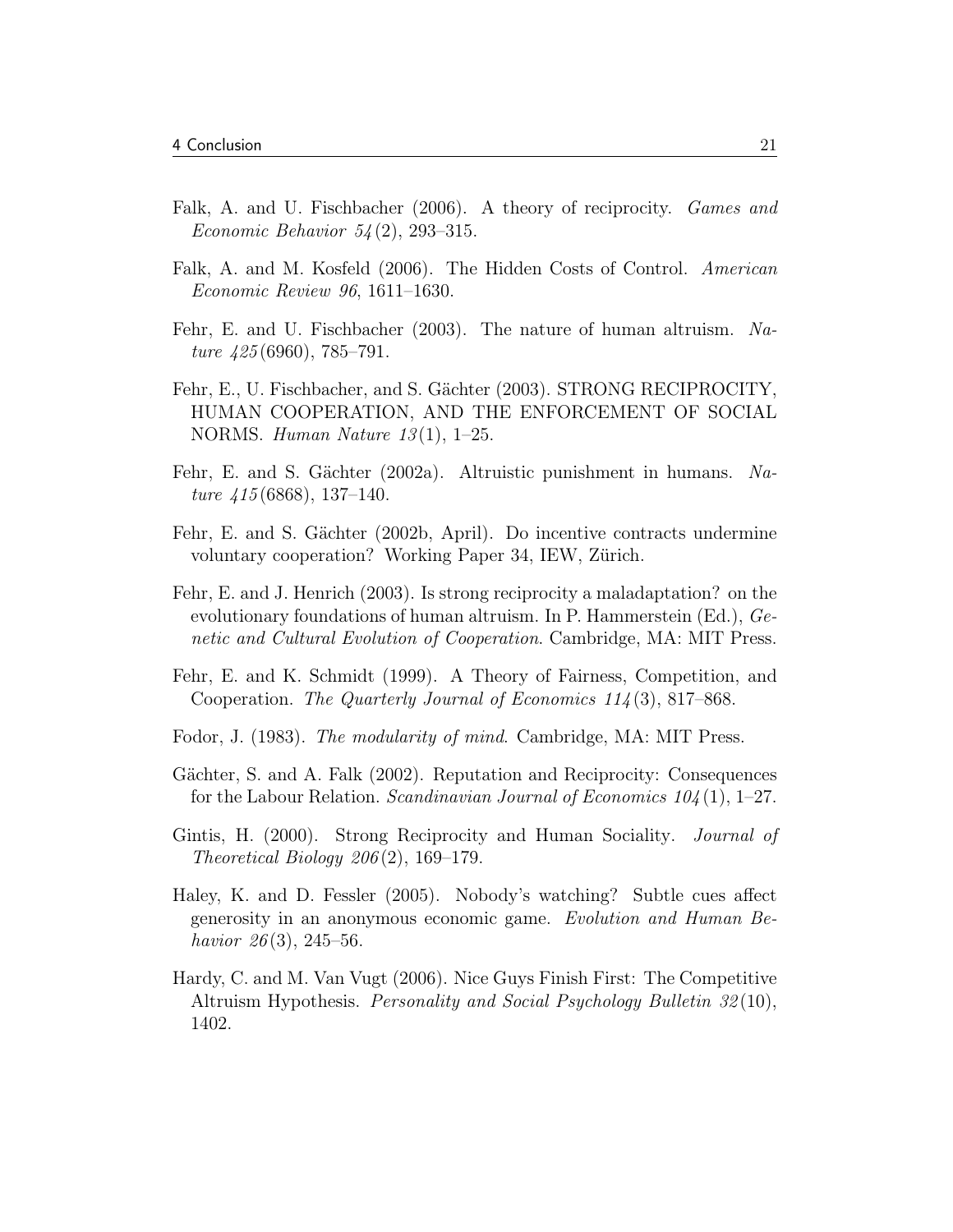- <span id="page-22-2"></span>Heintz, C. (2005). The ecological rationality of strategic cognition. Behavioral and Brain Sciences 28 (06), 825–826.
- <span id="page-22-8"></span>Irlenbusch, B. and D. Sliwka (2005, September). Incentives, decision frames, and motivation crowding out – an experimental investigation. Discussion Paper 1758, IZA, Bonn.
- <span id="page-22-3"></span>Johnson, D., P. Stopka, and S. Knights (2003). Sociology: The puzzle of human cooperation. Nature  $421(6926)$ , 911–2.
- <span id="page-22-6"></span>Kreps, D., P. Milgrom, J. Roberts, and R. Wilson (1982). Rational cooperation in the finitely repeated prisoners' dilemma. J. Econ. Theory 27, 245–252.
- <span id="page-22-4"></span>Livingston, J. (2005). How Valuable is a Good Reputation? A Sample Selection Model of Internet Auctions. The Review of Economics and Statistics  $87(3)$ , 453–365.
- <span id="page-22-7"></span>Moffitt, R. A. (1999). New developments in econometric methods for labor market analysis. In O. Ashenfelter and D. Card (Eds.), Handbook of Labor Economics, Volume 3, pp. 1367–1397. North-Holland.
- <span id="page-22-5"></span>Resnick, P., R. Zeckhauser, J. Swanson, and K. Lockwood (2006). The value of reputation on eBay: A controlled experiment. Experimental Economics  $9(2)$ , 79–101.
- <span id="page-22-0"></span>Roth, A. (1995). Bargaining experiments. In J. Kagel and A. Roth (Eds.), The Handbook of Experimental Economics. Princeton, NJ: Princeton University Press.
- <span id="page-22-1"></span>Trivers, R. (1971). The Evolution of Reciprocal Altruism. Quarterly Review of Biology  $46(1)$ , 35.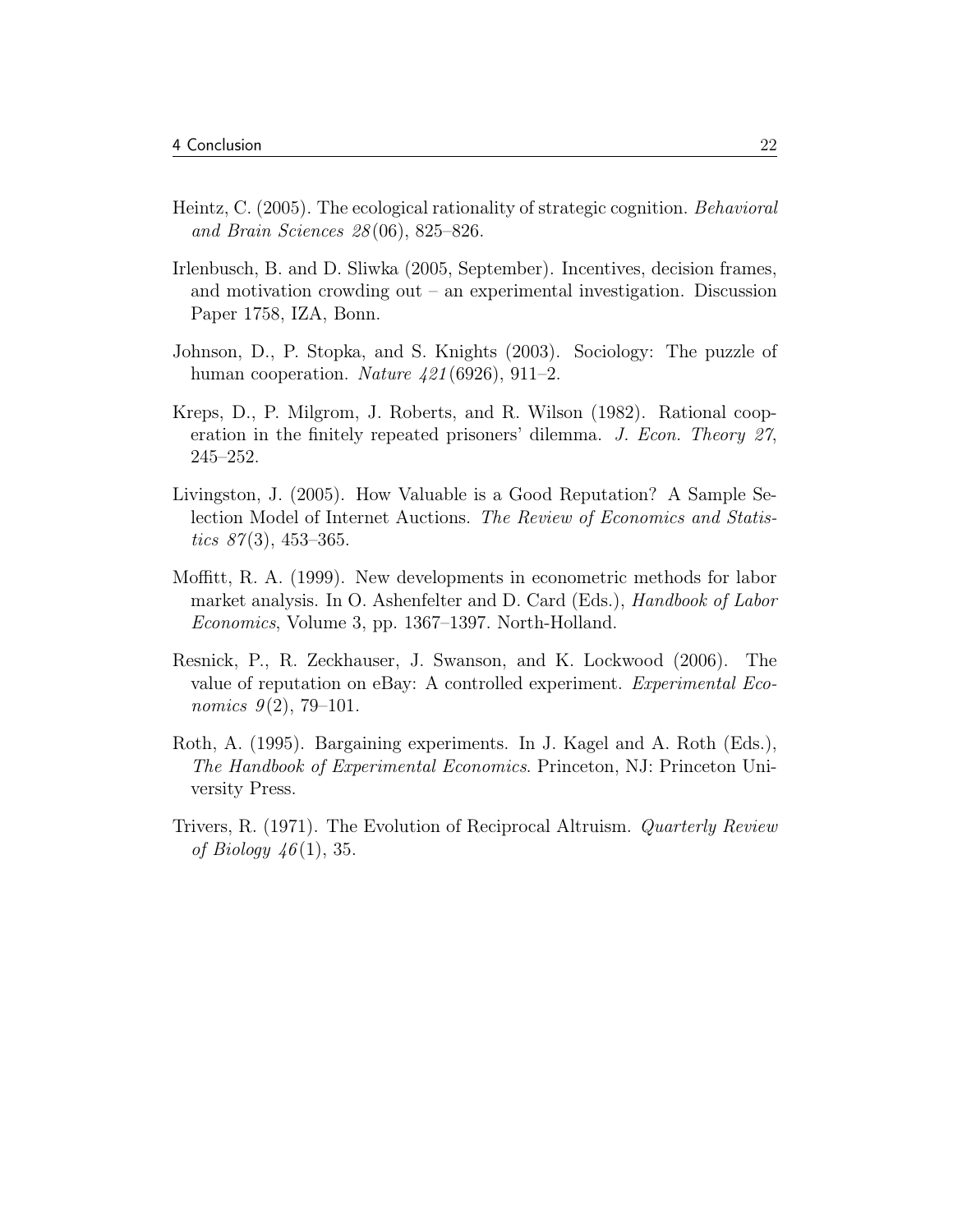## <span id="page-23-0"></span>A Screenshots

<span id="page-23-1"></span>

Fig. 7: Trustors' decision screen, featuring the control background

<span id="page-23-2"></span>

| $1$ von $1$<br>Verbleibende Zeit [sec]: 25<br>Ihre Anfangsausstattung:<br>10<br>Überweisung von Teilnehmer A:<br>$\overline{7}$<br>Sie haben 38 Punkte zur Verfügung.<br>Ihre Überweisung an Teilnehmer A:  c nichts überweisen<br>○ 1 Viertel überweisen<br>gleich viele Punkte<br>OK |         | $\check{ }$ |  |
|----------------------------------------------------------------------------------------------------------------------------------------------------------------------------------------------------------------------------------------------------------------------------------------|---------|-------------|--|
|                                                                                                                                                                                                                                                                                        | Periode |             |  |
|                                                                                                                                                                                                                                                                                        |         |             |  |
|                                                                                                                                                                                                                                                                                        |         |             |  |
|                                                                                                                                                                                                                                                                                        |         |             |  |
|                                                                                                                                                                                                                                                                                        |         |             |  |
|                                                                                                                                                                                                                                                                                        |         |             |  |
|                                                                                                                                                                                                                                                                                        |         |             |  |
|                                                                                                                                                                                                                                                                                        |         |             |  |
|                                                                                                                                                                                                                                                                                        |         |             |  |
|                                                                                                                                                                                                                                                                                        |         |             |  |
|                                                                                                                                                                                                                                                                                        |         |             |  |
|                                                                                                                                                                                                                                                                                        |         |             |  |
|                                                                                                                                                                                                                                                                                        |         |             |  |
|                                                                                                                                                                                                                                                                                        |         |             |  |
|                                                                                                                                                                                                                                                                                        |         |             |  |
|                                                                                                                                                                                                                                                                                        |         |             |  |
|                                                                                                                                                                                                                                                                                        |         |             |  |
|                                                                                                                                                                                                                                                                                        |         |             |  |
|                                                                                                                                                                                                                                                                                        |         |             |  |
|                                                                                                                                                                                                                                                                                        |         |             |  |
|                                                                                                                                                                                                                                                                                        |         |             |  |
|                                                                                                                                                                                                                                                                                        |         |             |  |
|                                                                                                                                                                                                                                                                                        |         |             |  |
|                                                                                                                                                                                                                                                                                        |         |             |  |
|                                                                                                                                                                                                                                                                                        |         |             |  |
|                                                                                                                                                                                                                                                                                        |         |             |  |
|                                                                                                                                                                                                                                                                                        |         |             |  |
|                                                                                                                                                                                                                                                                                        |         |             |  |
|                                                                                                                                                                                                                                                                                        |         |             |  |
|                                                                                                                                                                                                                                                                                        |         |             |  |
|                                                                                                                                                                                                                                                                                        |         |             |  |
|                                                                                                                                                                                                                                                                                        |         |             |  |
|                                                                                                                                                                                                                                                                                        |         |             |  |
|                                                                                                                                                                                                                                                                                        |         |             |  |
|                                                                                                                                                                                                                                                                                        |         |             |  |
|                                                                                                                                                                                                                                                                                        |         |             |  |
|                                                                                                                                                                                                                                                                                        |         |             |  |
|                                                                                                                                                                                                                                                                                        |         |             |  |
|                                                                                                                                                                                                                                                                                        |         |             |  |

Fig. 8: Trustees' decision screen, featuring the eyespots background